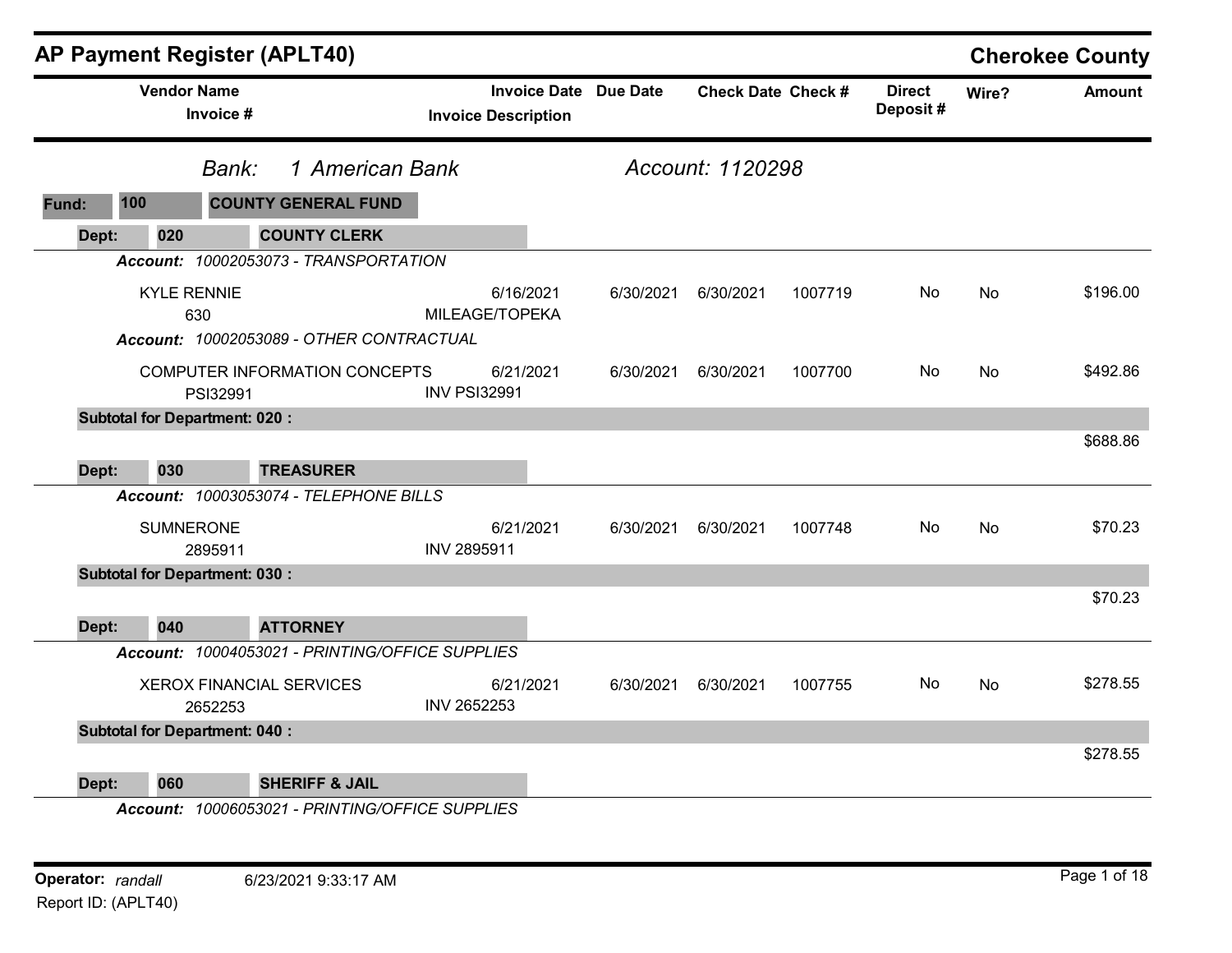| <b>Vendor Name</b><br>Invoice #                                                      | <b>Invoice Date Due Date</b><br><b>Invoice Description</b> |           | <b>Check Date Check #</b> |         | <b>Direct</b><br>Deposit# | Wire?     | <b>Amount</b> |
|--------------------------------------------------------------------------------------|------------------------------------------------------------|-----------|---------------------------|---------|---------------------------|-----------|---------------|
| QUILL CORPORATION<br>17206278                                                        | 6/17/2021<br>INV 17206278                                  | 6/30/2021 | 6/30/2021                 | 1007741 | No                        | No        | \$232.91      |
| <b>QUILL CORPORATION</b><br>17200948<br>Account: 10006053025 - PARTS/VEHICLE REPAIRS | 6/17/2021<br>INV 17200948                                  | 6/30/2021 | 6/30/2021                 | 1007741 | No                        | No        | \$27.41       |
| <b>BEACON TIRE</b><br>60054670                                                       | 6/15/2021<br>INV 60054670                                  | 6/30/2021 | 6/30/2021                 | 1007692 | No                        | No        | \$628.08      |
| FRANK FLETCHER DODGE<br>135238                                                       | 6/10/2021<br><b>INV 135238</b>                             | 6/30/2021 | 6/30/2021                 | 1007707 | No                        | No        | \$18.70       |
| MIKE CARPINO FORD MERCURY INC<br>114078                                              | 6/14/2021<br><b>INV 114078</b>                             | 6/30/2021 | 6/30/2021                 | 1007731 | No                        | No        | \$619.08      |
| NATALINIS AUTOMOTIVE<br>774441                                                       | 6/14/2021<br><b>INV 774441</b>                             | 6/30/2021 | 6/30/2021                 | 1007735 | No                        | <b>No</b> | \$19.74       |
| NATALINIS AUTOMOTIVE<br>775317                                                       | 6/18/2021<br><b>INV 775317</b>                             | 6/30/2021 | 6/30/2021                 | 1007734 | No                        | <b>No</b> | \$5.39        |
| NATALINIS AUTOMOTIVE<br>774805                                                       | 6/14/2021<br><b>INV 774805</b>                             | 6/30/2021 | 6/30/2021                 | 1007735 | No                        | No        | \$47.32       |
| FRANK FLETCHER DODGE<br>135205                                                       | 6/10/2021<br><b>INV 135205</b>                             | 6/30/2021 | 6/30/2021                 | 1007707 | No                        | No        | \$1,667.21    |
| NATALINIS AUTOMOTIVE<br>774894                                                       | 6/15/2021<br><b>INV 774894</b>                             | 6/30/2021 | 6/30/2021                 | 1007735 | No                        | <b>No</b> | \$23.24       |
| NATALINIS AUTOMOTIVE<br>774898                                                       | 6/15/2021<br><b>CREDIT</b>                                 | 6/30/2021 | 6/30/2021                 | 1007735 | No                        | No        | (\$23.51)     |
| NATALINIS AUTOMOTIVE<br>774880<br>Account: 10006053040 - JANITORIAL SUPPLIES         | 6/15/2021<br><b>INV 774880</b>                             | 6/30/2021 | 6/30/2021                 | 1007735 | No                        | No        | \$28.85       |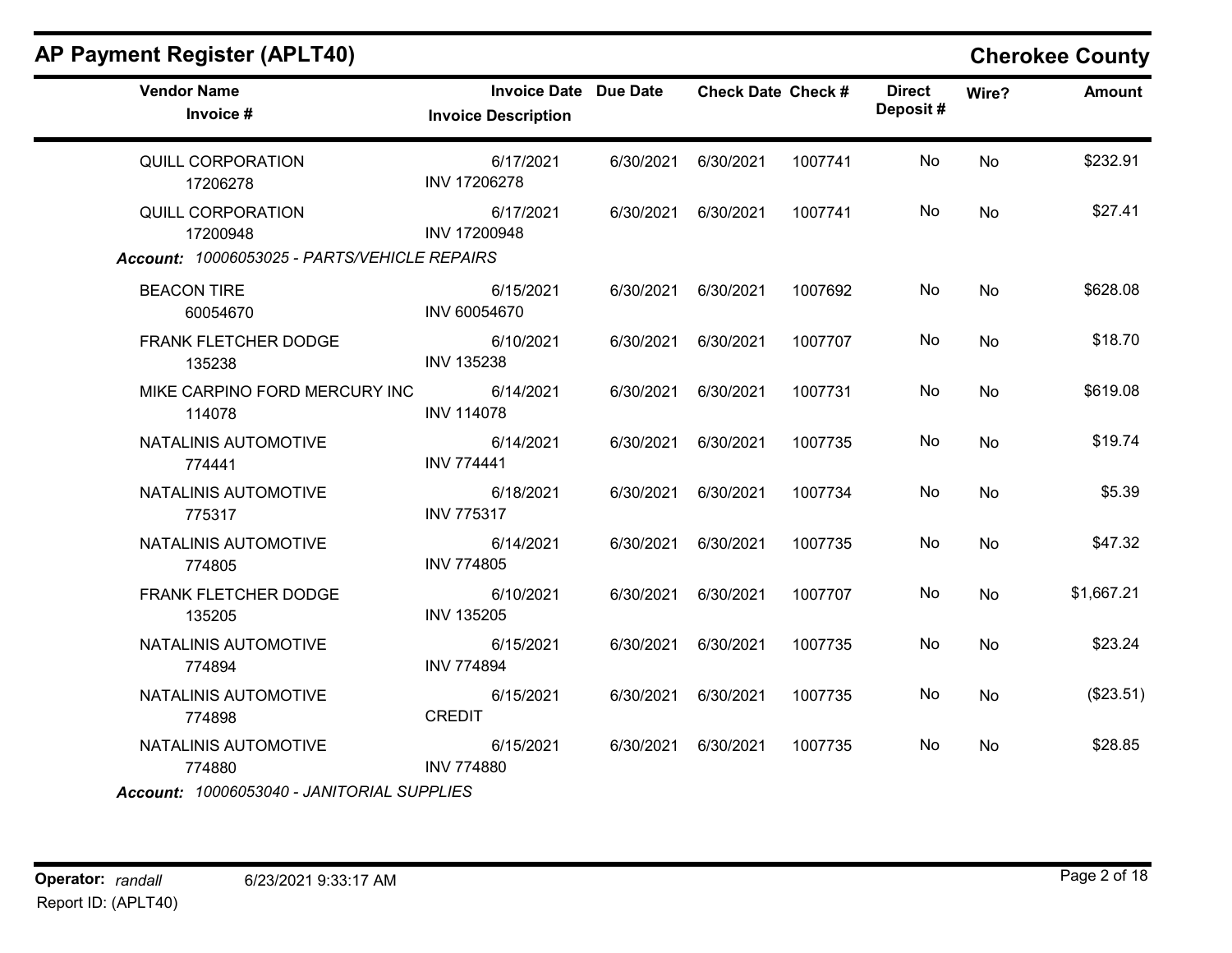| <b>AP Payment Register (APLT40)</b>                |                                                            |           |                           |         |                           |           | <b>Cherokee County</b> |
|----------------------------------------------------|------------------------------------------------------------|-----------|---------------------------|---------|---------------------------|-----------|------------------------|
| <b>Vendor Name</b><br>Invoice #                    | <b>Invoice Date Due Date</b><br><b>Invoice Description</b> |           | <b>Check Date Check #</b> |         | <b>Direct</b><br>Deposit# | Wire?     | <b>Amount</b>          |
| <b>HENRY KRAFT INC</b><br>405194                   | 6/10/2021<br><b>INV 405194</b>                             | 6/30/2021 | 6/30/2021                 | 1007709 | No                        | No        | \$7.56                 |
| <b>HENRY KRAFT INC</b><br>405057                   | 6/10/2021<br><b>INV 134629</b>                             | 6/30/2021 | 6/30/2021                 | 1007709 | No                        | No        | \$742.44               |
| Account: 10006053072 - GAS, ELECTRIC, WATER        |                                                            |           |                           |         |                           |           |                        |
| SERVICE RECYCLING, LLC<br>R4849                    | 6/10/2021<br><b>INV R4849</b>                              | 6/30/2021 | 6/30/2021                 | 1007744 | No.                       | No        | \$45.00                |
| <b>LIBERTY UTILITIES</b><br>630                    | 6/10/2021<br>ACCT 510401545 1674911 36                     | 6/30/2021 | 6/30/2021                 | 1007722 | No                        | No        | \$256.72               |
| <b>LIBERTY UTILITIES</b><br>630 SH                 | 6/17/2021<br>ACCT 643108137                                | 6/30/2021 | 6/30/2021                 | 1007722 | No                        | No        | \$4,476.63             |
| Account: 10006053073 - TRANSPORTATION              |                                                            |           |                           |         |                           |           |                        |
| <b>JIMMY D OBERBECK</b><br>630                     | 6/10/2021<br><b>REIMBURSEMENT</b>                          | 6/30/2021 | 6/30/2021                 | 1007712 | No                        | No        | \$7.85                 |
| <b>JIMMY D OBERBECK</b><br>630 SH                  | 6/17/2021<br><b>REIMBURSEMENTS</b>                         | 6/30/2021 | 6/30/2021                 | 1007712 | No                        | No        | \$131.18               |
| Account: 10006053074 - TELEPHONE BILLS             |                                                            |           |                           |         |                           |           |                        |
| AT&T<br>630                                        | 6/17/2021<br>ACCT 0574120295001                            | 6/30/2021 | 6/30/2021                 | 1007690 | No                        | <b>No</b> | \$135.36               |
| <b>CENTURYLINK</b><br>630                          | 6/10/2021<br>ACT 314237715                                 | 6/30/2021 | 6/30/2021                 | 1007695 | No.                       | <b>No</b> | \$108.49               |
| Account: 10006053076 - PROFESSIONAL SERVICES       |                                                            |           |                           |         |                           |           |                        |
| <b>NATIONWIDE</b><br>630                           | 6/21/2021<br>ACCT 296273695                                | 6/30/2021 | 6/30/2021                 | 1007736 | No                        | No        | \$50.00                |
| Account: 10006053080 - MAINTENANCE/BLDGS & GROUNDS |                                                            |           |                           |         |                           |           |                        |
| MID AMERICA PEST CONTROL, LLC<br>3049              | 6/17/2021<br><b>INV 3049</b>                               | 6/30/2021 | 6/30/2021                 | 1007729 | No.                       | No        | \$75.00                |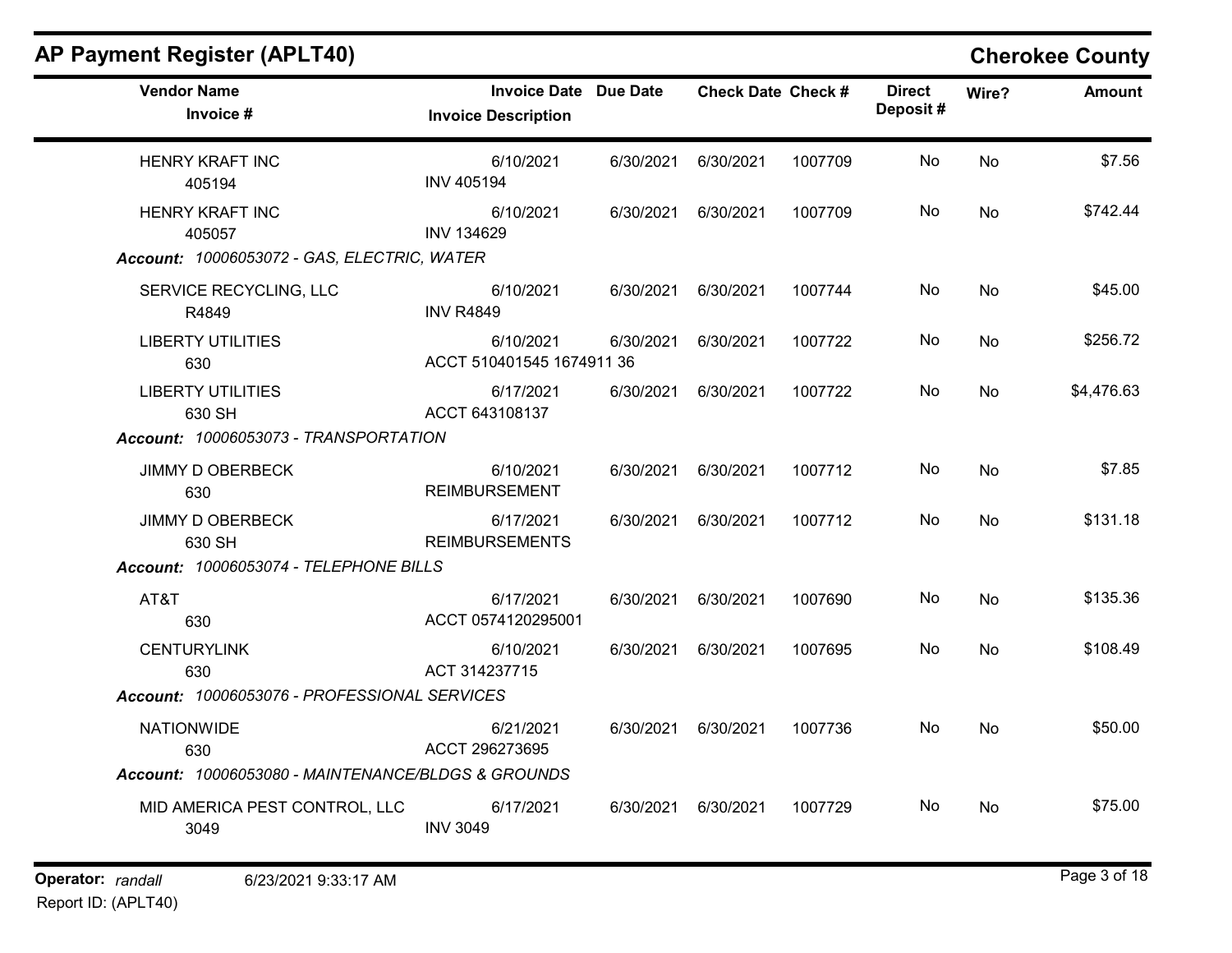|  | <b>AP Payment Register (APLT40)</b> |  |
|--|-------------------------------------|--|
|  |                                     |  |

# **Cherokee County**

| <b>Vendor Name</b><br>Invoice #                                                               | <b>Invoice Date Due Date</b><br><b>Invoice Description</b> |           | <b>Check Date Check #</b> |         | <b>Direct</b><br>Deposit# | Wire?     | <b>Amount</b> |
|-----------------------------------------------------------------------------------------------|------------------------------------------------------------|-----------|---------------------------|---------|---------------------------|-----------|---------------|
| <b>JOPLIN LOCK &amp; KEY</b><br>210650<br>Account: 10006053083 - EQUIPMENT LEASE/RENTAL       | 6/17/2021<br>INV 21-0650                                   | 6/30/2021 | 6/30/2021                 | 1007713 | No                        | <b>No</b> | \$1,000.00    |
| <b>TOSHIBA FINANCIAL SERVICES</b><br>29433075<br>Account: 10006053088 - CLASSES/TRAINING FEES | 6/17/2021<br>INV 29433075                                  | 6/30/2021 | 6/30/2021                 | 1007749 | No                        | <b>No</b> | \$1,017.23    |
| BOARD OF POLICE COMMISSIONERS<br>10730                                                        | 6/17/2021<br><b>INV 10730</b>                              | 6/30/2021 | 6/30/2021                 | 1007694 | No                        | <b>No</b> | \$800.00      |
| N&F TRAINING SOLUTIONS, LLC<br>630 SH                                                         | 6/18/2021<br><b>ACTIVE SHOOTER CONFERENCE</b>              | 6/30/2021 | 6/30/2021                 | 1007733 | No                        | No        | \$300.00      |
| Account: 10006053737 - INMATE PERSONAL ITEMS                                                  |                                                            |           |                           |         |                           |           |               |
| <b>TURNKEY CORRECTIONS</b><br>10020847                                                        | 6/10/2021<br>INV 10020847                                  | 6/30/2021 | 6/30/2021                 | 1007752 | No                        | <b>No</b> | \$35.00       |
| <b>TURNKEY CORRECTIONS</b><br>10020316                                                        | 6/10/2021<br>INV 10020316                                  | 6/30/2021 | 6/30/2021                 | 1007752 | No                        | No        | \$233.69      |
| <b>TURNKEY CORRECTIONS</b><br>10020425                                                        | 6/10/2021<br>INV 10020425                                  | 6/30/2021 | 6/30/2021                 | 1007752 | No                        | <b>No</b> | \$152.76      |
| <b>TURNKEY CORRECTIONS</b><br>10020203                                                        | 6/10/2021<br>INV 10020203                                  | 6/30/2021 | 6/30/2021                 | 1007752 | No.                       | <b>No</b> | \$2,327.54    |
| Account: 10006053786 - INMATE MEDICAL                                                         |                                                            |           |                           |         |                           |           |               |
| <b>MERCY COLUMBUS</b><br>630                                                                  | 6/17/2021<br>CONT 221-203259-00/NEGOT RATE                 | 6/30/2021 | 6/30/2021                 | 1007726 | No                        | <b>No</b> | \$48.45       |
| <b>MERCY COLUMBUS</b><br>630 SH <sub>2</sub>                                                  | 6/17/2021<br>ACCT 9400004818001/NEGOT RATE                 | 6/30/2021 | 6/30/2021                 | 1007726 | No                        | <b>No</b> | \$37.14       |
| <b>MERCY COLUMBUS</b><br>630 SH1                                                              | 6/17/2021<br>CONT 22120326400/NEGOT RATE                   | 6/30/2021 | 6/30/2021                 | 1007726 | No                        | No.       | \$421.06      |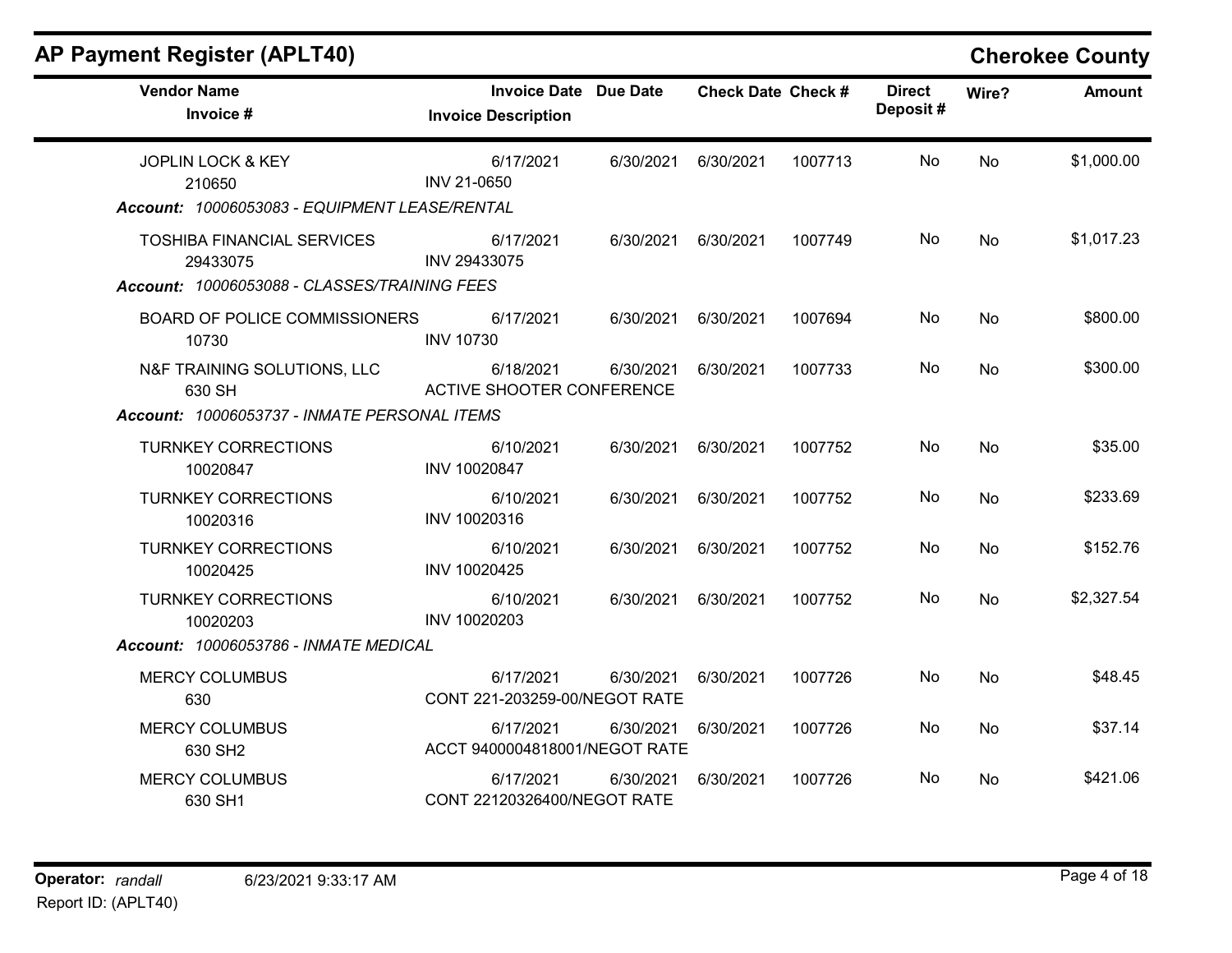| <b>Vendor Name</b><br>Invoice #      |                                                 | <b>Invoice Description</b>    | <b>Invoice Date Due Date</b>                |           | <b>Check Date Check #</b> | <b>Direct</b><br>Deposit# | Wire?     | <b>Amount</b> |
|--------------------------------------|-------------------------------------------------|-------------------------------|---------------------------------------------|-----------|---------------------------|---------------------------|-----------|---------------|
| <b>MERCY COLUMBUS</b><br>630 SH3     |                                                 | 6/17/2021                     | 6/30/2021<br>ACCT 9400004842001/NEGOT RATE  | 6/30/2021 | 1007726                   | No                        | No        | \$90.35       |
| 630                                  | LABETTE HEALTH PHYSCICIANS GRP                  | 6/17/2021                     | 6/30/2021<br>ACCT 1162376P203028/NEGOT RATE | 6/30/2021 | 1007720                   | No                        | No        | \$157.91      |
| 18221764                             | MCKESSON MEDICAL-SURGICAL                       | 6/10/2021<br>INV 18221764     | 6/30/2021                                   | 6/30/2021 | 1007725                   | No.                       | No        | \$19.20       |
| 18219243                             | MCKESSON MEDICAL-SURGICAL                       | 6/10/2021<br>INV 18219243     | 6/30/2021                                   | 6/30/2021 | 1007725                   | No                        | No        | \$19.35       |
| <b>WELLPATH LLC</b><br>0081260       |                                                 | 6/17/2021<br>INV 0081260      | 6/30/2021                                   | 6/30/2021 | 1007754                   | No                        | No        | \$90.00       |
| <b>Subtotal for Department: 060:</b> |                                                 |                               |                                             |           |                           |                           |           |               |
|                                      |                                                 |                               |                                             |           |                           |                           |           | \$16,080.33   |
| 070<br>Dept:                         | <b>DISTRICT COURT</b>                           |                               |                                             |           |                           |                           |           |               |
|                                      | Account: 10007053021 - PRINTING/OFFICE SUPPLIES |                               |                                             |           |                           |                           |           |               |
| 5392020                              | ETTINGER'S OFFICE SUPPLY                        | 6/16/2021<br>INV 5392020      | 6/30/2021                                   | 6/30/2021 | 1007703                   | No                        | No        | \$475.97      |
|                                      | Account: 10007053089 - OTHER CONTRACTUAL        |                               |                                             |           |                           |                           |           |               |
| 72203                                | ASSURED PARTNERS JAMISON LLC                    | 6/16/2021<br><b>INV 72203</b> | 6/30/2021                                   | 6/30/2021 | 1007688                   | No                        | <b>No</b> | \$2,032.02    |
| 630 DC                               | ASSURED PARTNERS JAMISON LLC                    | 6/21/2021<br>ACCT LYN0024-29  | 6/30/2021                                   | 6/30/2021 | 1007688                   | No                        | No        | \$2,032.02    |
| <b>Subtotal for Department: 070:</b> |                                                 |                               |                                             |           |                           |                           |           |               |
|                                      |                                                 |                               |                                             |           |                           |                           |           | \$4,540.01    |
| 080<br>Dept:                         | <b>COURTHOUSE</b>                               |                               |                                             |           |                           |                           |           |               |
|                                      | Account: 10008053040 - JANITORIAL SUPPLIES      |                               |                                             |           |                           |                           |           |               |
| <b>CINTAS #459</b><br>4086655522     |                                                 | 6/14/2021<br>INV 4086655522   | 6/30/2021                                   | 6/30/2021 | 1007697                   | No                        | <b>No</b> | \$42.15       |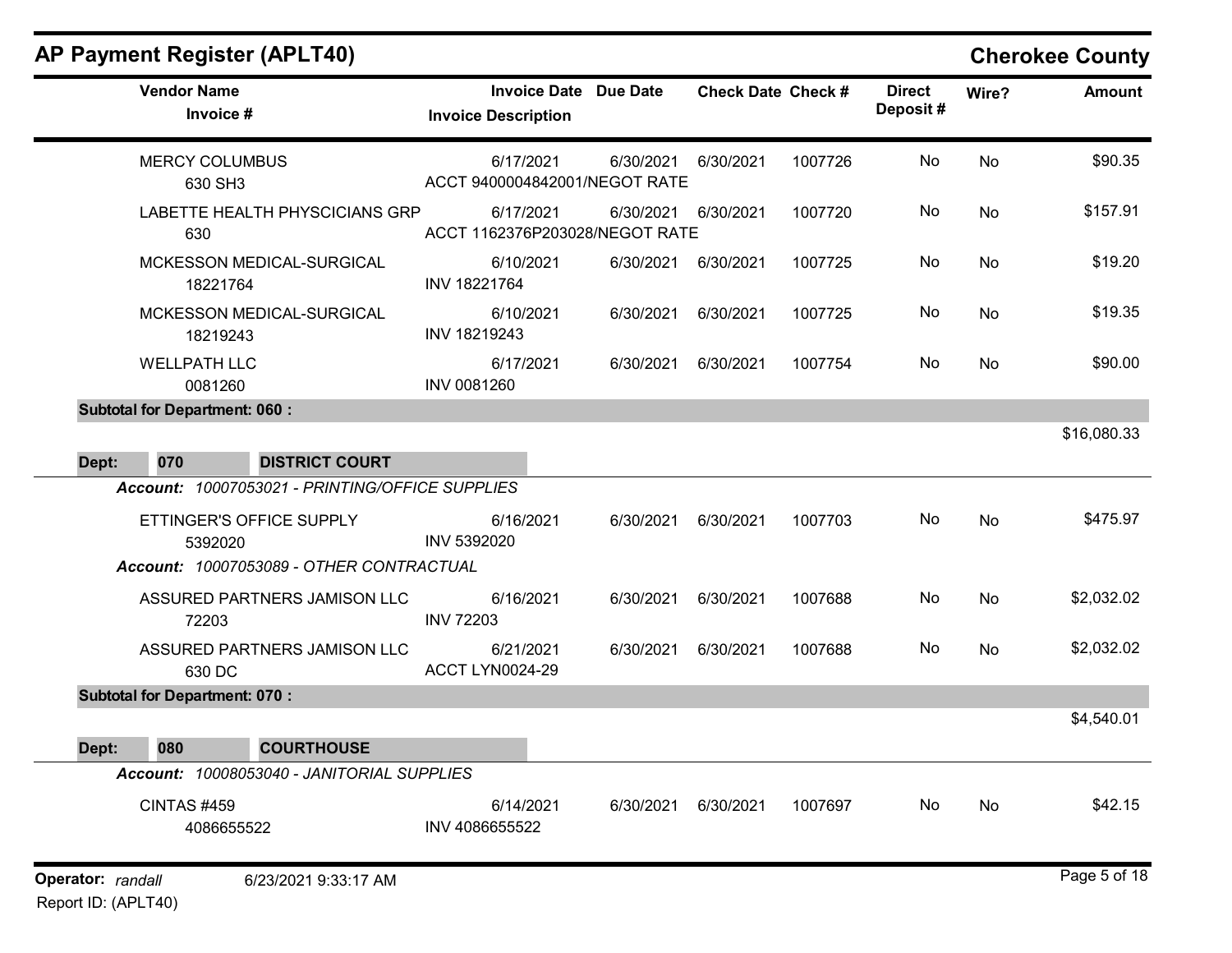## Vendor Name **Invoice Date Due Date** Check Date Check Date Check Date Check Date Check Date Check Date Check Date Invoice # **Check Date Check #** Invoice Description Direct Wire? Amount Deposit # CINTAS #459 4087334728 6/17/2021 6/30/2021 6/30/2021 1007697 No \$42.15 INV 4087334728 No ETTINGER'S OFFICE SUPPLY 5393740 6/17/2021 6/30/2021 6/30/2021 1007703 No \$269.40 INV 5393740 No Account: 10008053042 - BREAKROOM SUPPLIES CULLIGAN OF JOPLIN 191673 6/14/2021 6/30/2021 6/30/2021 1007702 No \$13.40 INV 191673 No Account: 10008053072 - GAS, ELECTRIC, WATER LIBERTY UTILITIES 630 CH 6/21/2021 6/30/2021 6/30/2021 1007722 No \$2,572.95 ACCT 305532-35-0 No PRO SOLUTIONS, LLC 2021-05-202 6/21/2021 6/30/2021 6/30/2021 1007740 No \$96.60 INV 2021-05-202 No Account: 10008053080 - MAINTENANCE/BLDGS & GROUNDS KONE INC 959885703 6/10/2021 6/30/2021 6/30/2021 1007718 No \$1,407.60 INV 959885703 No TOUCHTON ELECTRIC INC 61894 6/14/2021 6/30/2021 6/30/2021 1007750 No \$34.00 INV 61894 No Account: 10008053083 - EQUIPMENT LEASE/RENTAL PITNEY BOWES 3313646724 6/10/2021 6/30/2021 6/30/2021 1007738 No \$1,573.68 INV 3313646724 No Account: 10008053089 - OTHER CONTRACTUAL FORENSIC MEDICAL 17765 6/17/2021 6/30/2021 6/30/2021 1007706 No \$1,850.00 INV 17765 No KENNETH E MAXTON 630 6/21/2021 6/30/2021 6/30/2021 1007716 No \$320.00 CORONER BILLING No Subtotal for Department: 080 :

## AP Payment Register (APLT40) Cherokee County

\$8,221.93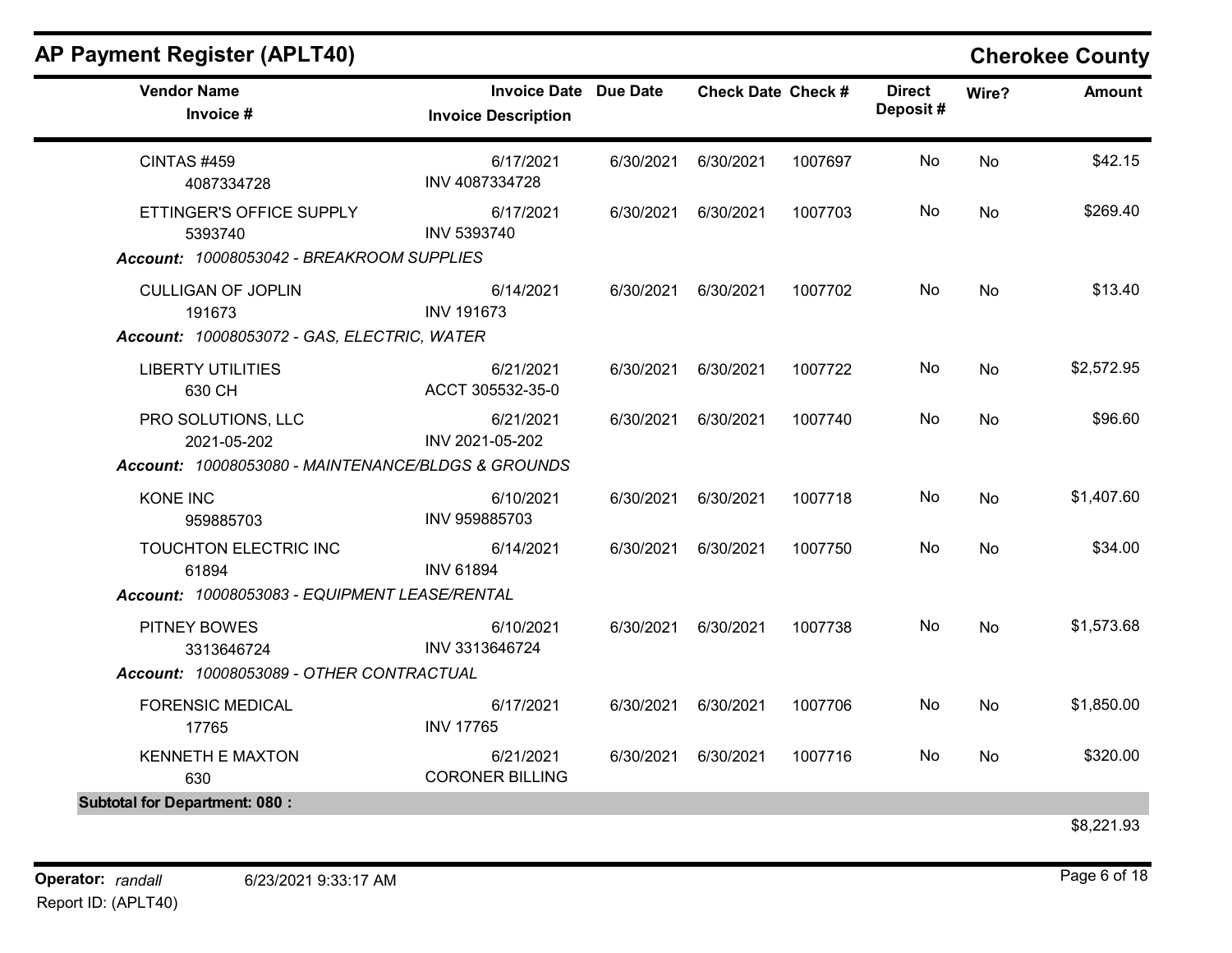| <b>AP Payment Register (APLT40)</b>  |                                    |                                                 |                  |                                                   |                 |                           |         |                           |           | <b>Cherokee County</b> |
|--------------------------------------|------------------------------------|-------------------------------------------------|------------------|---------------------------------------------------|-----------------|---------------------------|---------|---------------------------|-----------|------------------------|
|                                      | <b>Vendor Name</b><br>Invoice #    |                                                 |                  | <b>Invoice Date</b><br><b>Invoice Description</b> | <b>Due Date</b> | <b>Check Date Check #</b> |         | <b>Direct</b><br>Deposit# | Wire?     | <b>Amount</b>          |
| 090<br>Dept:                         |                                    | <b>EMERGENCY PREPAREDNESS</b>                   |                  |                                                   |                 |                           |         |                           |           |                        |
|                                      |                                    | Account: 10009053072 - GAS, ELECTRIC, WATER     |                  |                                                   |                 |                           |         |                           |           |                        |
| <b>EVERGY</b>                        | 630                                |                                                 | ACCT 2457329745  | 6/10/2021                                         | 6/30/2021       | 6/30/2021                 | 1007704 | No                        | <b>No</b> | \$33.36                |
|                                      | <b>LIBERTY UTILITIES</b><br>630 EM |                                                 | ACCT 122003-60-1 | 6/16/2021                                         | 6/30/2021       | 6/30/2021                 | 1007722 | No                        | No        | \$108.95               |
| <b>Subtotal for Department: 090:</b> |                                    |                                                 |                  |                                                   |                 |                           |         |                           |           |                        |
| Dept:<br>170                         |                                    | <b>JUVENILE DETENTION</b>                       |                  |                                                   |                 |                           |         |                           |           | \$142.31               |
|                                      |                                    | Account: 10017053089 - OTHER CONTRACTUAL        |                  |                                                   |                 |                           |         |                           |           |                        |
|                                      |                                    |                                                 |                  |                                                   |                 |                           |         |                           |           |                        |
|                                      | 6927                               | SEK REGIONAL JUVENILE DETENTION CTR             | <b>INV 6927</b>  | 6/17/2021                                         | 6/30/2021       | 6/30/2021                 | 1007742 | No                        | No        | \$8,003.00             |
| <b>Subtotal for Department: 170:</b> |                                    |                                                 |                  |                                                   |                 |                           |         |                           |           |                        |
|                                      |                                    |                                                 |                  |                                                   |                 |                           |         |                           |           | \$8,003.00             |
| 500<br>Dept:                         |                                    | <b>SOLID WASTE RECYCLING</b>                    |                  |                                                   |                 |                           |         |                           |           |                        |
|                                      |                                    | Account: 10050053502 - SOLID WASTE EXPENSES     |                  |                                                   |                 |                           |         |                           |           |                        |
|                                      | 05312021                           | SOUTHEAST KANSAS RECYCLING, INC                 | INV 05312021     | 6/10/2021                                         | 6/30/2021       | 6/30/2021                 | 1007746 | No                        | No        | \$1,200.00             |
| <b>Subtotal for Department: 500:</b> |                                    |                                                 |                  |                                                   |                 |                           |         |                           |           |                        |
|                                      |                                    |                                                 |                  |                                                   |                 |                           |         |                           |           | \$1,200.00             |
|                                      | <b>Subtotal for Fund: 100:</b>     |                                                 |                  |                                                   |                 |                           |         |                           |           | \$39,225.22            |
| 110<br>Fund:                         |                                    | <b>ROAD AND BRIDGE</b>                          |                  |                                                   |                 |                           |         |                           |           |                        |
| 000<br>Dept:                         |                                    | <b>NON-DEPARTMENTAL</b>                         |                  |                                                   |                 |                           |         |                           |           |                        |
|                                      |                                    | Account: 11000053021 - PRINTING/OFFICE SUPPLIES |                  |                                                   |                 |                           |         |                           |           |                        |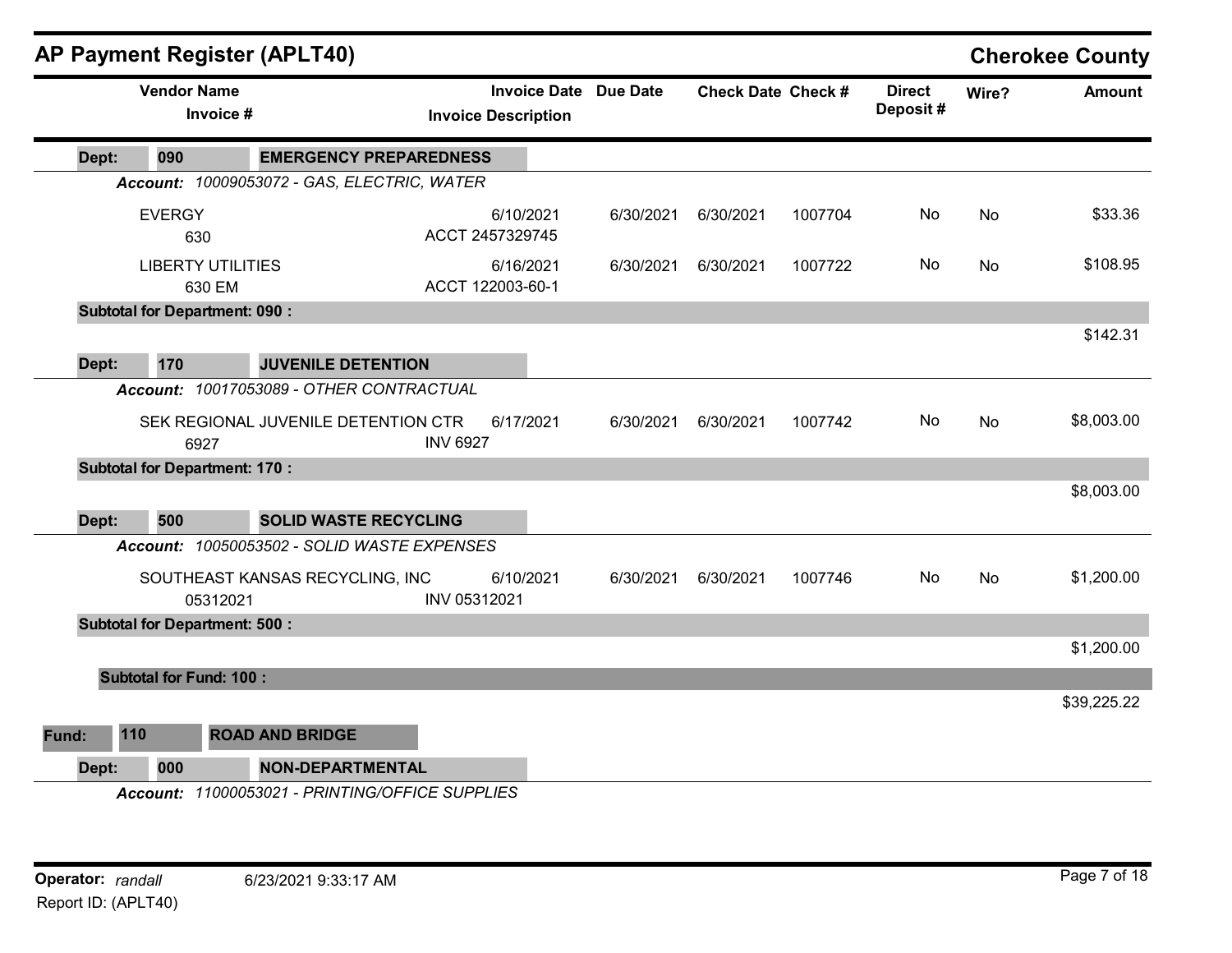# **Cherokee County**

| <b>Vendor Name</b><br>Invoice #                                                             | <b>Invoice Date Due Date</b><br><b>Invoice Description</b> |           | <b>Check Date Check #</b> |         | <b>Direct</b><br>Deposit# | Wire?     | <b>Amount</b> |
|---------------------------------------------------------------------------------------------|------------------------------------------------------------|-----------|---------------------------|---------|---------------------------|-----------|---------------|
| ETTINGER'S OFFICE SUPPLY<br>538758-1 HWY0<br>Account: 11000053031 - DIESEL FUEL             | 6/8/2021<br>INV #538758-1                                  | 6/30/2021 | 6/30/2021                 | 1007703 | No                        | No        | \$48.94       |
| <b>JASPER MFA OIL</b><br>231582 HWY                                                         | 6/17/2021<br>INV # 231582                                  | 6/30/2021 | 6/30/2021                 | 1007711 | No                        | <b>No</b> | \$3,897.36    |
| <b>JASPER MFA OIL</b><br>231581 HWY                                                         | 6/17/2021<br>INV #231581                                   | 6/30/2021 | 6/30/2021                 | 1007711 | No                        | No        | \$2,021.39    |
| <b>JASPER MFA OIL</b><br>14443 HWY<br>Account: 11000053032 - OIL/GREASE                     | 6/10/2021<br><b>TICKET #14443</b>                          | 6/30/2021 | 6/30/2021                 | 1007711 | No                        | No        | \$4,060.57    |
| FROST OIL COMPANY<br>0246352-IN HWY<br>Account: 11000053035 - ROCK                          | 6/14/2021<br>INV # 0246352-IN                              | 6/30/2021 | 6/30/2021                 | 1007708 | No                        | No        | \$195.26      |
| <b>MIDWEST MINERALS</b><br>509949 HWY                                                       | 6/7/2021<br>INV #509949                                    | 6/30/2021 | 6/30/2021                 | 1007730 | No                        | No        | \$385.75      |
| <b>MIDWEST MINERALS</b><br>510062 HWY                                                       | 6/8/2021<br>INV #510062                                    | 6/30/2021 | 6/30/2021                 | 1007730 | No                        | No        | \$884.61      |
| <b>MIDWEST MINERALS</b><br>511486 HWY                                                       | 6/11/2021<br>INV #511486                                   | 6/30/2021 | 6/30/2021                 | 1007730 | No                        | No        | \$139.49      |
| <b>MIDWEST MINERALS</b><br>510461 HWY                                                       | 6/9/2021<br>INV #510461                                    | 6/30/2021 | 6/30/2021                 | 1007730 | No                        | <b>No</b> | \$140.27      |
| Account: 11000053074 - UTILITIES/TELEPHONE BILLS                                            |                                                            |           |                           |         |                           |           |               |
| <b>LIBERTY UTILITIES</b><br>854931-63-1 HWY02                                               | 6/11/2021<br>ACCT # 854931-63-1                            | 6/30/2021 | 6/30/2021                 | 1007722 | No                        | <b>No</b> | \$679.87      |
| <b>LIBERTY UTILITIES</b><br>049852-69-2 HWY00<br>Account: 11000053079 - MACHINERY/EQUIPMENT | 6/11/2021<br>ACCT # 049852-69-2                            | 6/30/2021 | 6/30/2021                 | 1007722 | No.                       | <b>No</b> | \$57.86       |

Operator: randall 6/23/2021 9:33:17 AM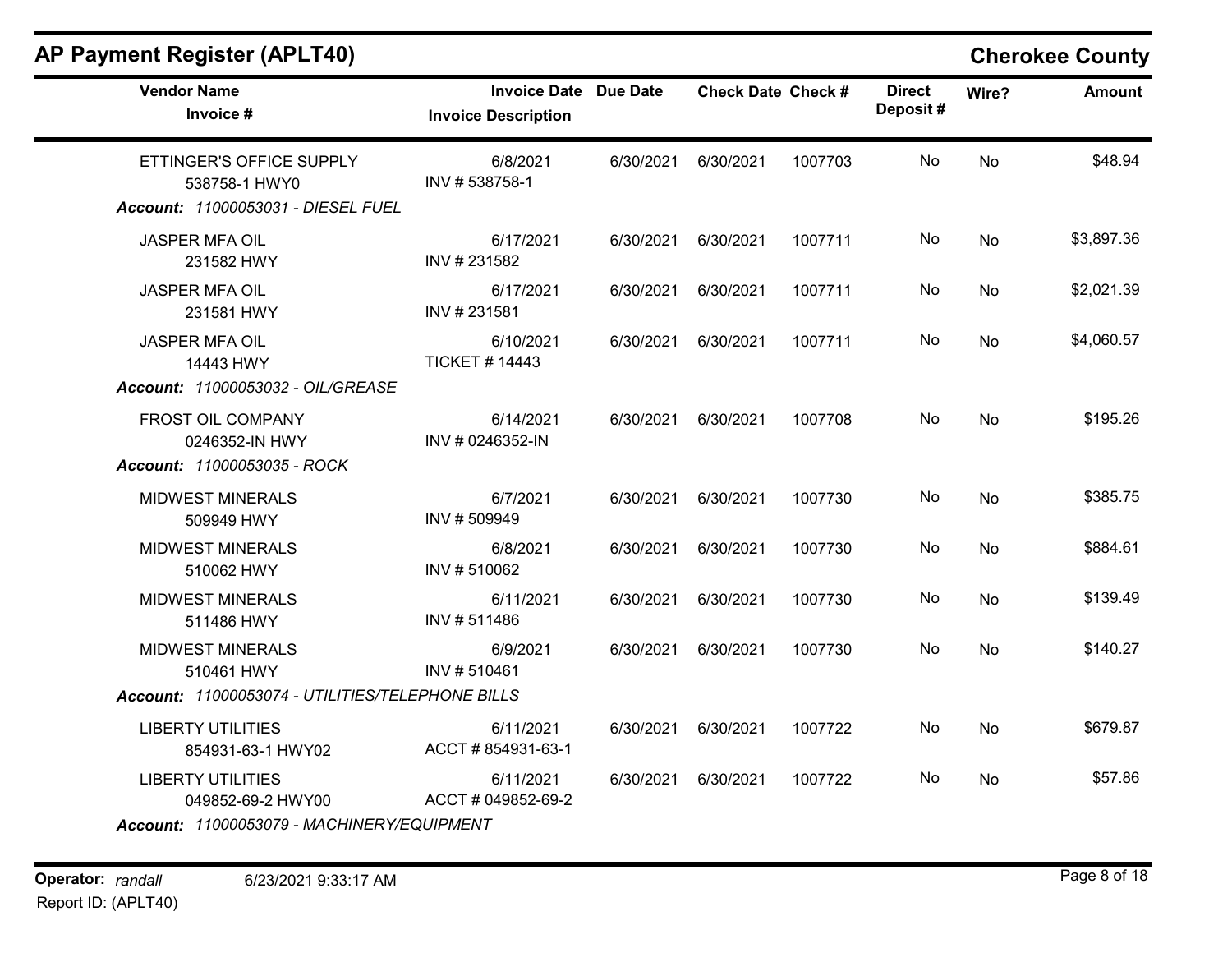| <b>Vendor Name</b><br>Invoice #                      | <b>Invoice Date Due Date</b><br><b>Invoice Description</b> |           | <b>Check Date Check #</b> |         | <b>Direct</b><br>Deposit# | Wire?     | <b>Amount</b> |
|------------------------------------------------------|------------------------------------------------------------|-----------|---------------------------|---------|---------------------------|-----------|---------------|
| <b>FARMERS COOPERATIVE ASSOCIATION</b><br>304335 HWY | 6/15/2021<br>INV #304335                                   | 6/30/2021 | 6/30/2021                 | 1007705 | No                        | <b>No</b> | \$86.76       |
| <b>FARMERS COOPERATIVE ASSOCIATION</b><br>303693 HWY | 6/7/2021<br>INV #303693                                    | 6/30/2021 | 6/30/2021                 | 1007705 | No                        | <b>No</b> | \$45.01       |
| <b>FARMERS COOPERATIVE ASSOCIATION</b><br>303998 HWY | 6/10/2021<br>INV #303998                                   | 6/30/2021 | 6/30/2021                 | 1007705 | No                        | No        | \$24.54       |
| <b>FARMERS COOPERATIVE ASSOCIATION</b><br>303817 HWY | 6/8/2021<br>INV #303817                                    | 6/30/2021 | 6/30/2021                 | 1007705 | No                        | No        | \$28.70       |
| FARMERS COOPERATIVE ASSOCIATION<br>304262 HWY        | 6/14/2021<br>INV #304262                                   | 6/30/2021 | 6/30/2021                 | 1007705 | No                        | No        | \$23.97       |
| <b>FARMERS COOPERATIVE ASSOCIATION</b><br>304046 HWY | 6/10/2021<br>INV #304046                                   | 6/30/2021 | 6/30/2021                 | 1007705 | No                        | No        | \$2.93        |
| <b>BILL'S MOWER</b><br><b>BILLIS 1 HWY</b>           | 6/15/2021<br>FILE, SCRENCH                                 | 6/30/2021 | 6/30/2021                 | 1007693 | No                        | No        | \$5.43        |
| NATALINIS AUTOMOTIVE<br>774440 HWY                   | 6/10/2021<br>INV #774440                                   | 6/30/2021 | 6/30/2021                 | 1007735 | No                        | <b>No</b> | \$19.74       |
| <b>HERITAGE TRACTOR</b><br>11166691 HWY              | 6/17/2021<br>INV #11166691                                 | 6/30/2021 | 6/30/2021                 | 1007710 | No                        | No        | \$467.68      |
| <b>HERITAGE TRACTOR</b><br>11162762 HWY              | 6/15/2021<br>INV #11162762                                 | 6/30/2021 | 6/30/2021                 | 1007710 | No                        | No        | \$592.00      |
| TRUE VALUE COLUMBUS<br>A442535 HWY                   | 6/7/2021<br>INV # A442535                                  | 6/30/2021 | 6/30/2021                 | 1007751 | No                        | No        | \$14.39       |
| TRUE VALUE COLUMBUS<br>A443219 HWY                   | 6/14/2021<br>INV # A443219                                 | 6/30/2021 | 6/30/2021                 | 1007751 | No                        | No        | \$8.98        |
| NATALINIS AUTOMOTIVE<br>775267 HWY                   | 6/17/2021<br>INV #775267                                   | 6/30/2021 | 6/30/2021                 | 1007735 | No                        | <b>No</b> | \$141.66      |
| NATALINIS AUTOMOTIVE<br>775209 HWY                   | 6/17/2021<br>INV #775209                                   | 6/30/2021 | 6/30/2021                 | 1007734 | No.                       | <b>No</b> | \$28.78       |

Operator: randall 6/23/2021 9:33:17 AM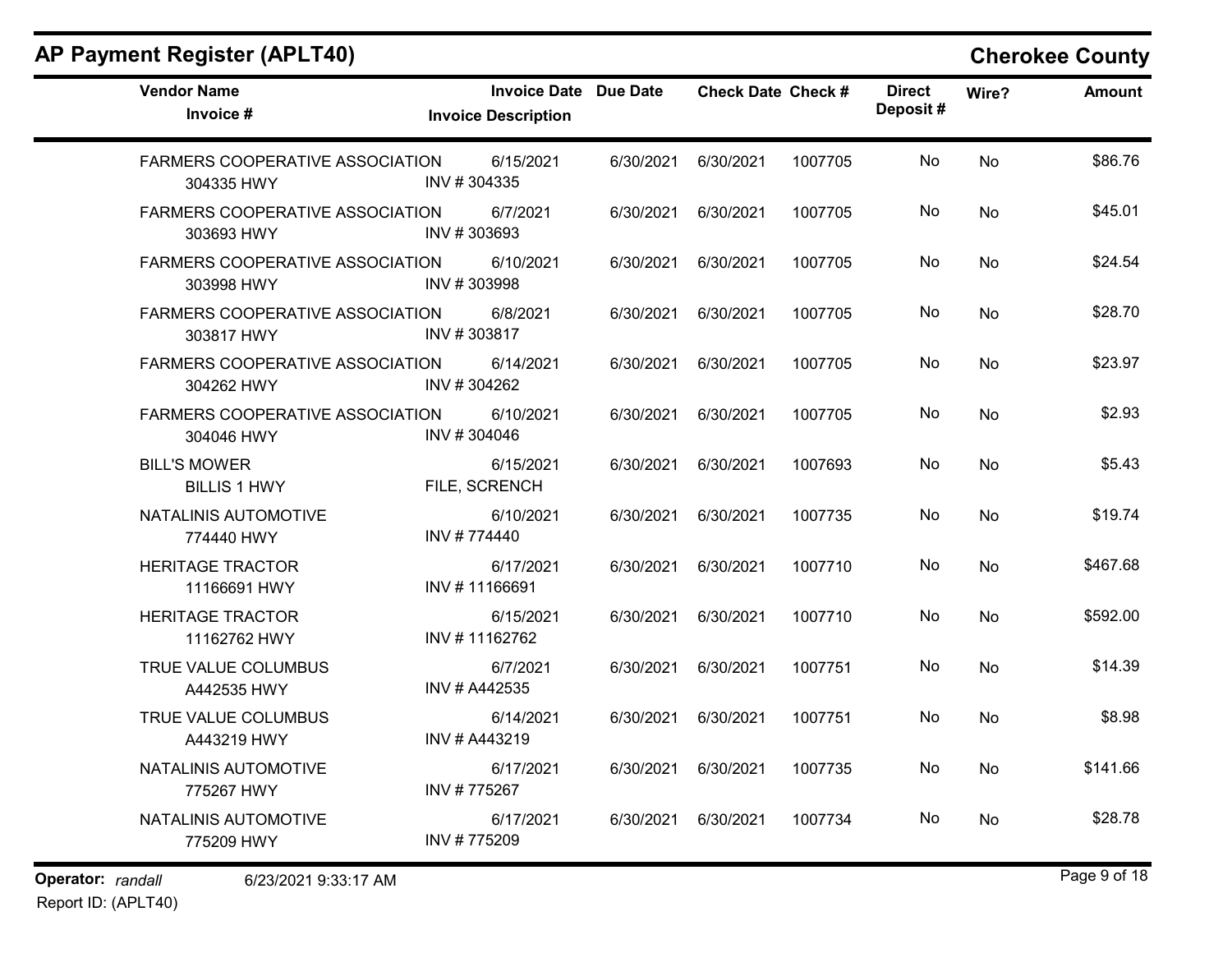| <b>Vendor Name</b><br>Invoice #                    | <b>Invoice Date Due Date</b><br><b>Invoice Description</b> |           | <b>Check Date Check #</b> |         | <b>Direct</b><br>Deposit# | Wire?     | <b>Amount</b> |
|----------------------------------------------------|------------------------------------------------------------|-----------|---------------------------|---------|---------------------------|-----------|---------------|
| NATALINIS AUTOMOTIVE<br>775114 HWY                 | 6/16/2021<br>INV #775114                                   | 6/30/2021 | 6/30/2021                 | 1007734 | No                        | <b>No</b> | \$23.60       |
| NATALINIS AUTOMOTIVE<br>773690 HWY                 | 6/3/2021<br>INV #773690                                    | 6/30/2021 | 6/30/2021                 | 1007735 | No                        | No        | \$120.19      |
| MUNICIPAL INDUSTRIAL SUPPLY<br>3184 HWY            | 6/8/2021<br>INV #3184                                      | 6/30/2021 | 6/30/2021                 | 1007732 | No                        | No        | \$1,342.56    |
| NATALINIS AUTOMOTIVE<br>774040 HWY                 | 6/7/2021<br>INV #774040                                    | 6/30/2021 | 6/30/2021                 | 1007735 | No                        | <b>No</b> | \$107.51      |
| <b>KMI METALS</b><br>68557 HWY                     | 6/14/2021<br>INV #68557                                    | 6/30/2021 | 6/30/2021                 | 1007717 | No.                       | No        | \$65.60       |
| NATALINIS AUTOMOTIVE<br>775307 HWY                 | 6/18/2021<br>INV #775307                                   | 6/30/2021 | 6/30/2021                 | 1007734 | No                        | <b>No</b> | \$80.14       |
| NATALINIS AUTOMOTIVE<br>775268 HWY                 | 6/17/2021<br>INV #775268                                   | 6/30/2021 | 6/30/2021                 | 1007734 | No                        | <b>No</b> | \$17.01       |
| NATALINIS AUTOMOTIVE<br>774249 HWY                 | 6/8/2021<br>INV #774249                                    | 6/30/2021 | 6/30/2021                 | 1007735 | No                        | <b>No</b> | \$111.66      |
| NATALINIS AUTOMOTIVE<br>774962 HWY                 | 6/15/2021<br>INV#774962                                    | 6/30/2021 | 6/30/2021                 | 1007734 | No                        | <b>No</b> | \$82.16       |
| LAMBERT TRACTOR & MACHINERY SALES<br>6-11-2021 HWY | 6/11/2021<br><b>OREGON SPARK PLUG</b>                      | 6/30/2021 | 6/30/2021                 | 1007721 | No.                       | No        | \$2.96        |
| NATALINIS AUTOMOTIVE<br>774453 HWY                 | 6/10/2021<br>INV #774453                                   | 6/30/2021 | 6/30/2021                 | 1007735 | No                        | <b>No</b> | \$41.15       |
| <b>BILL'S MOWER</b><br><b>BILLS 2 HWY</b>          | 6/15/2021<br><b>CHAIN</b>                                  | 6/30/2021 | 6/30/2021                 | 1007693 | No                        | <b>No</b> | \$18.85       |
| NATALINIS AUTOMOTIVE<br>774368 HWY                 | 6/9/2021<br>INV #774368                                    | 6/30/2021 | 6/30/2021                 | 1007735 | No                        | <b>No</b> | \$56.87       |
| NATALINIS AUTOMOTIVE<br>774955 HWY                 | 6/15/2021<br>INV #774955                                   | 6/30/2021 | 6/30/2021                 | 1007734 | No.                       | No        | \$4.47        |
|                                                    |                                                            |           |                           |         |                           |           |               |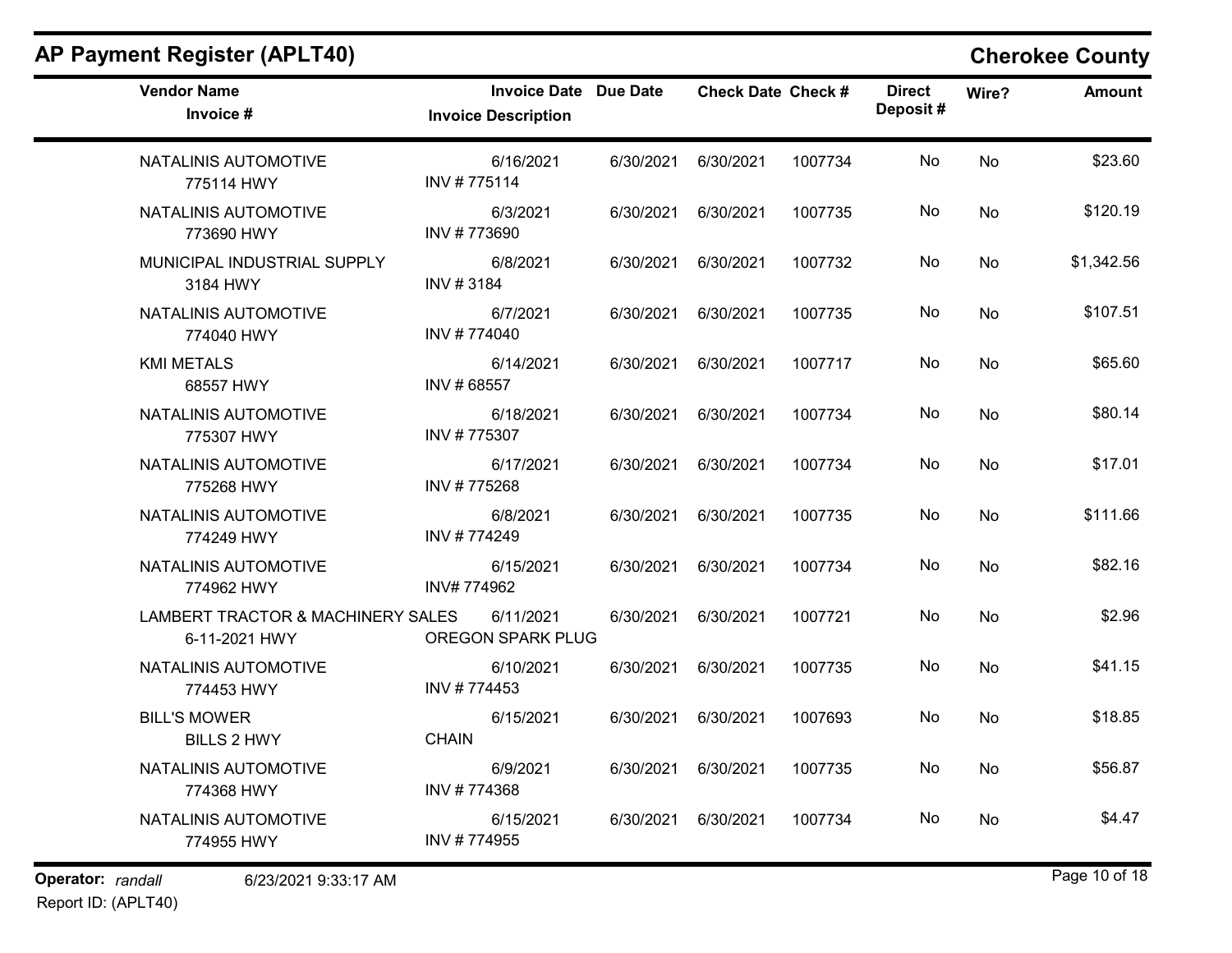| <b>AP Payment Register (APLT40)</b>                                        |                                                            |           |                           |         |                           |           | <b>Cherokee County</b> |
|----------------------------------------------------------------------------|------------------------------------------------------------|-----------|---------------------------|---------|---------------------------|-----------|------------------------|
| <b>Vendor Name</b><br>Invoice #                                            | <b>Invoice Date Due Date</b><br><b>Invoice Description</b> |           | <b>Check Date Check #</b> |         | <b>Direct</b><br>Deposit# | Wire?     | <b>Amount</b>          |
| NATALINIS AUTOMOTIVE<br>774908 HWY                                         | 6/14/2021<br>INV #774908                                   | 6/30/2021 | 6/30/2021                 | 1007734 | No                        | <b>No</b> | \$57.25                |
| NATALINIS AUTOMOTIVE<br>774995 HWY                                         | 6/15/2021<br>INV #774995                                   | 6/30/2021 | 6/30/2021                 | 1007734 | No                        | <b>No</b> | \$45.35                |
| NATALINIS AUTOMOTIVE<br>774799 HWY                                         | 6/14/2021<br>INV #774799                                   | 6/30/2021 | 6/30/2021                 | 1007735 | No                        | No        | \$11.10                |
| NATALINIS AUTOMOTIVE<br>775080 HWY                                         | 6/16/2021<br>INV #775080                                   | 6/30/2021 | 6/30/2021                 | 1007734 | No                        | No.       | \$51.16                |
| Account: 11000053080 - MAINTENANCE/BLDGS & GROUNDS                         |                                                            |           |                           |         |                           |           |                        |
| CLEAN THE UNIFORM CO JOPLIN<br>20221315 HWY                                | 6/7/2021<br>INV #20221315                                  | 6/30/2021 | 6/30/2021                 | 1007698 | No                        | No        | \$41.69                |
| CLEAN THE UNIFORM CO JOPLIN<br>20222844 HWY                                | 6/14/2021<br>INV #20222844                                 | 6/30/2021 | 6/30/2021                 | 1007698 | No                        | <b>No</b> | \$107.77               |
| Account: 11000053089 - OTHER CONTRACTUAL                                   |                                                            |           |                           |         |                           |           |                        |
| MERCY MAUDE NORTON HOSPITAL COLUM<br>3196 HWY01                            | 6/10/2021<br>3196                                          | 6/30/2021 | 6/30/2021                 | 1007727 | No                        | <b>No</b> | \$574.00               |
| <b>Subtotal for Department: 000:</b>                                       |                                                            |           |                           |         |                           |           |                        |
|                                                                            |                                                            |           |                           |         |                           |           | \$16,964.99            |
| <b>Subtotal for Fund: 110:</b>                                             |                                                            |           |                           |         |                           |           |                        |
|                                                                            |                                                            |           |                           |         |                           |           | \$16,964.99            |
| <b>NOXIOUS WEED</b><br>130<br>Fund:                                        |                                                            |           |                           |         |                           |           |                        |
| <b>NON-DEPARTMENTAL</b><br>Dept:<br>000                                    |                                                            |           |                           |         |                           |           |                        |
| Account: 13000053025 - PARTS/VEHICLE REPAIRS                               |                                                            |           |                           |         |                           |           |                        |
| NATALINIS AUTOMOTIVE<br>774870<br>Account: 13000053028 - COMPUTER SUPPLIES | 6/15/2021<br><b>INV 774870</b>                             | 6/30/2021 | 6/30/2021                 | 1007735 | No                        | No        | \$1.07                 |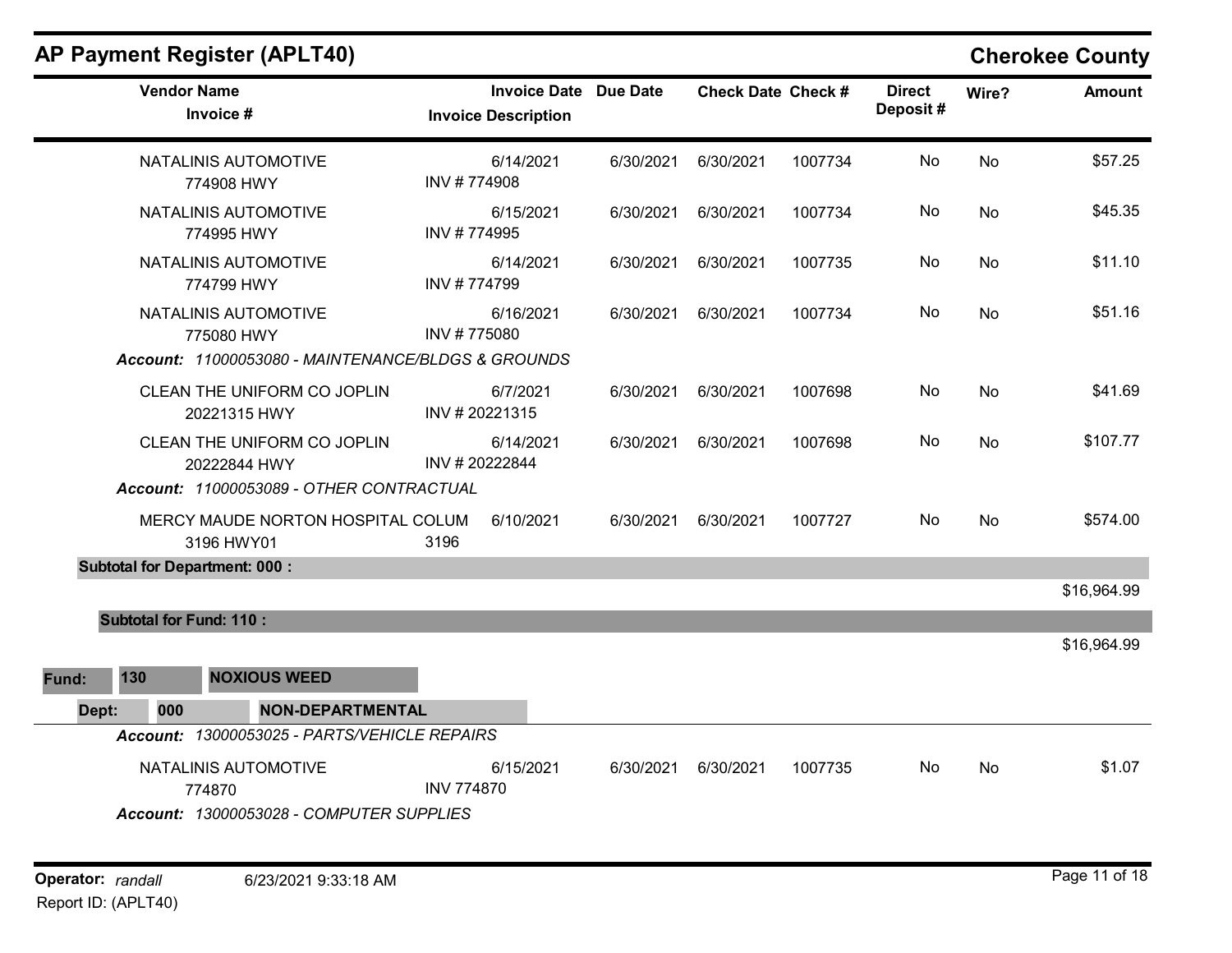|       |                                      | <b>AP Payment Register (APLT40)</b>             |                                    |                              |                           |         |                           |           | <b>Cherokee County</b> |
|-------|--------------------------------------|-------------------------------------------------|------------------------------------|------------------------------|---------------------------|---------|---------------------------|-----------|------------------------|
|       | <b>Vendor Name</b>                   | Invoice #                                       | <b>Invoice Description</b>         | <b>Invoice Date Due Date</b> | <b>Check Date Check #</b> |         | <b>Direct</b><br>Deposit# | Wire?     | <b>Amount</b>          |
|       | <b>CORD MAYS</b><br>630              | Account: 13000053141 - CHEMICALS                | 6/17/2021<br><b>REIMBURSEMENT</b>  | 6/30/2021                    | 6/30/2021                 | 1007701 | No                        | No        | \$93.89                |
|       |                                      | NUTRIEN AG SOLUTIONS<br>45632458                | 6/16/2021<br>INV 45632458          | 6/30/2021                    | 6/30/2021                 | 1007737 | No.                       | No        | \$3,236.40             |
|       | <b>Subtotal for Department: 000:</b> |                                                 |                                    |                              |                           |         |                           |           | \$3,331.36             |
|       | <b>Subtotal for Fund: 130:</b>       |                                                 |                                    |                              |                           |         |                           |           | \$3,331.36             |
| Fund: | 140                                  | <b>HEALTH</b>                                   |                                    |                              |                           |         |                           |           |                        |
| Dept: | 000                                  | <b>NON-DEPARTMENTAL</b>                         |                                    |                              |                           |         |                           |           |                        |
|       |                                      | Account: 14000053021 - PRINTING/OFFICE SUPPLIES |                                    |                              |                           |         |                           |           |                        |
|       | 630                                  | <b>CHASE CARD SERVICES</b>                      | 6/21/2021<br>ACCT 4246311970005747 | 6/30/2021                    | 6/30/2021                 | 1007696 | No.                       | <b>No</b> | \$34.00                |
|       | 630                                  | <b>CHASE CARD SERVICES</b>                      | 6/21/2021<br>ACCT 4246311970005747 | 6/30/2021                    | 6/30/2021                 | 1007696 | No                        | No        | \$60.00                |
|       | 630                                  | <b>CHASE CARD SERVICES</b>                      | 6/21/2021<br>ACCT 4246311970005747 | 6/30/2021                    | 6/30/2021                 | 1007696 | No                        | No        | \$3.80                 |
|       | 630                                  | <b>CHASE CARD SERVICES</b>                      | 6/21/2021<br>ACCT 4246311970005747 | 6/30/2021                    | 6/30/2021                 | 1007696 | No                        | No        | \$1,408.98             |
|       | <b>MCCARTY'S</b>                     | 019436-00                                       | 6/21/2021<br>INV 019436-00         | 6/30/2021                    | 6/30/2021                 | 1007724 | No                        | No        | \$17.05                |
|       |                                      | <b>QUILL CORPORATION</b><br>17108540            | 6/15/2021<br>INV 17108540          | 6/30/2021                    | 6/30/2021                 | 1007741 | No                        | No        | \$111.97               |
|       | MCCARTY'S                            | 106673                                          | 6/14/2021<br><b>INV 106673</b>     | 6/30/2021                    | 6/30/2021                 | 1007724 | No.                       | No        | \$37.72                |
|       |                                      | Account: 14000053043 - HEALTH DEPT MED SUPPLIES |                                    |                              |                           |         |                           |           |                        |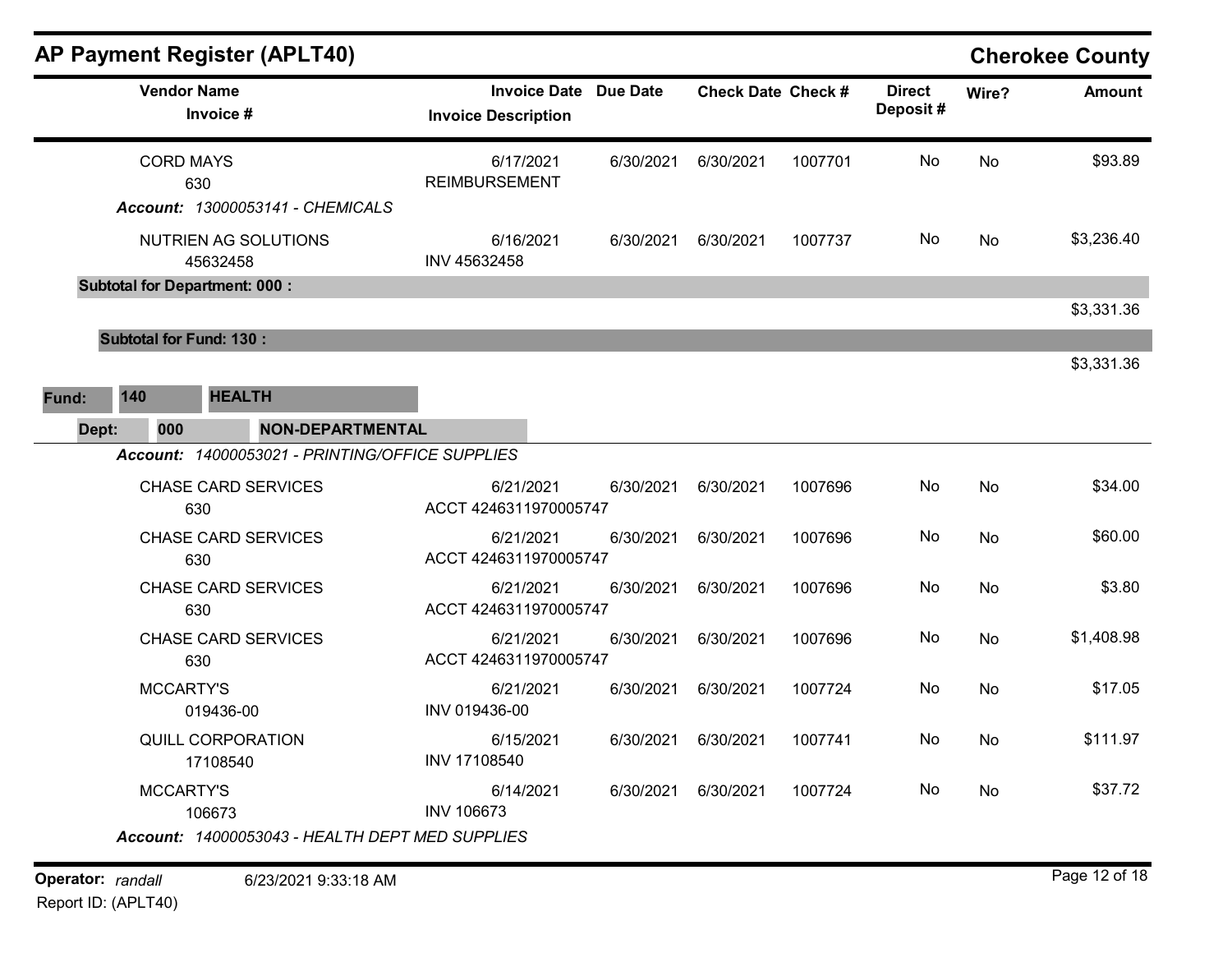## AP Payment Register (APLT40) Cherokee County Vendor Name **Invoice Date Due Date** Check Date Check Date Check Date Check Date Check Date Check Date Check Date Invoice # **Check Date Check #** Invoice Description Direct Wire? Amount Deposit # MCKESSON MEDICAL-SURGICAL 18241800 6/21/2021 6/30/2021 6/30/2021 1007725 No \$183.02 INV 18241800 No KDHE 6734 6/14/2021 6/30/2021 6/30/2021 1007714 No \$58.00 ORDER 6734 No CHASE CARD SERVICES 630 6/21/2021 6/30/2021 6/30/2021 1007696 No \$29.88 ACCT 4246311970005747 No Account: 14000053072 - GAS, ELECTRIC, WATER/PHONE CHASE CARD SERVICES 630 6/21/2021 6/30/2021 6/30/2021 1007696 No \$33.17 ACCT 4246311970005747 No LIBERTY UTILITIES 630 HE 6/21/2021 6/30/2021 6/30/2021 1007722 No \$482.13 ACCT 616527-32-1 No VERIZON WIRELESS 9881823166 6/15/2021 6/30/2021 6/30/2021 1007753 No \$131.74 INV 9881823166 No Account: 14000053073 - MEETING COSTS CHASE CARD SERVICES 630 6/21/2021 6/30/2021 6/30/2021 1007696 No \$175.00 ACCT 4246311970005747 No Account: 14000053075 - DUES/SUBSCRIPTIONS AUDREY SMITH 630 6/21/2021 6/30/2021 6/30/2021 1007691 No \$85.00 REIMBURSEMENT/LICENSE RENEWAL No Account: 14000053093 - OFFICE FURNITURE/EQUIP CHASE CARD SERVICES 630 6/21/2021 6/30/2021 6/30/2021 1007696 No \$935.90 ACCT 4246311970005747 No Subtotal for Department: 000 : \$3,787.36 Subtotal for Fund: 140 : \$3,787.36 Fund: 160 DIRECT ELECTION **Operator:** randall 6/23/2021 9:33:18 AM **COPER 12 RAND 120 RAND 120 RAND 13 OF 18 RAND 13 of 18**

Report ID: (APLT40)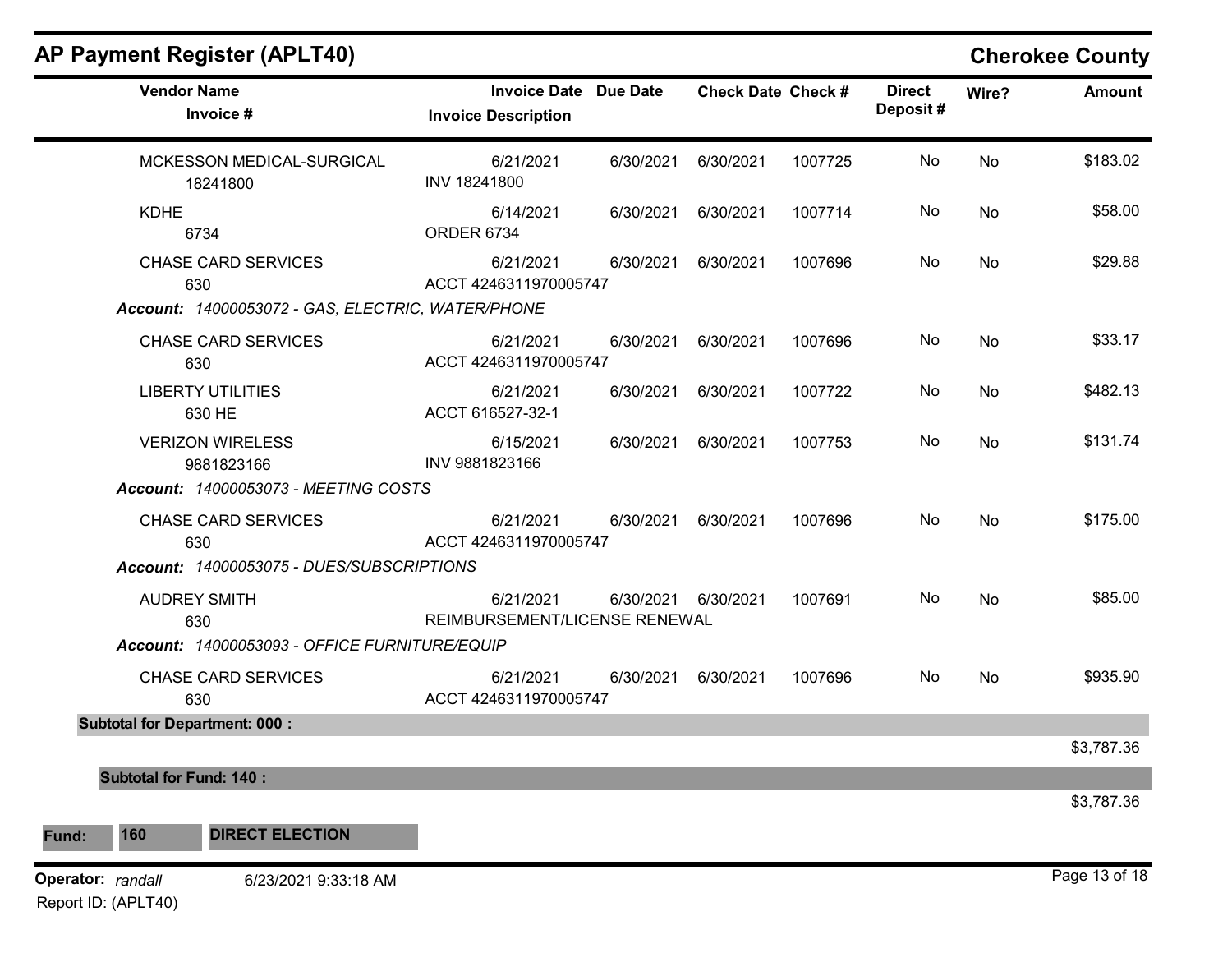|                                          |     |                    |                                      | <b>AP Payment Register (APLT40)</b>               |                                                 |                              |                           |         |                           |       | <b>Cherokee County</b> |
|------------------------------------------|-----|--------------------|--------------------------------------|---------------------------------------------------|-------------------------------------------------|------------------------------|---------------------------|---------|---------------------------|-------|------------------------|
|                                          |     | <b>Vendor Name</b> | Invoice #                            |                                                   | <b>Invoice Description</b>                      | <b>Invoice Date Due Date</b> | <b>Check Date Check #</b> |         | <b>Direct</b><br>Deposit# | Wire? | <b>Amount</b>          |
| Dept:                                    |     | 000                |                                      | <b>NON-DEPARTMENTAL</b>                           |                                                 |                              |                           |         |                           |       |                        |
|                                          |     |                    |                                      | Account: 16000053078 - LEGAL PRINTING/ADVERTISING |                                                 |                              |                           |         |                           |       |                        |
|                                          |     |                    | 630 ELEC                             | <b>COLUMBUS NEWS REPORT</b>                       | 6/17/2021<br>LEGAL/CLOSING OF RESITRATION BOOKS | 6/30/2021                    | 6/30/2021                 | 1007699 | No                        | No    | \$20.00                |
|                                          |     |                    | 630                                  | <b>COLUMBUS NEWS REPORT</b>                       | 6/10/2021<br>LEGAL NOTICE/GENERAL ELECTION      | 6/30/2021                    | 6/30/2021                 | 1007699 | No                        | No    | \$52.00                |
|                                          |     |                    | <b>Subtotal for Department: 000:</b> |                                                   |                                                 |                              |                           |         |                           |       | \$72.00                |
|                                          |     |                    | <b>Subtotal for Fund: 160:</b>       |                                                   |                                                 |                              |                           |         |                           |       |                        |
| Fund:                                    | 224 |                    |                                      | <b>CHEROKEE COUNTY 911</b>                        |                                                 |                              |                           |         |                           |       | \$72.00                |
| Dept:                                    |     | 000                |                                      | <b>NON-DEPARTMENTAL</b>                           |                                                 |                              |                           |         |                           |       |                        |
|                                          |     |                    |                                      | Account: 22400053300 - MISC PAID OUT              |                                                 |                              |                           |         |                           |       |                        |
|                                          |     |                    | PRIORITY DISPATCH<br>SIN283861       |                                                   | 6/10/2021<br><b>INV SIN283861</b>               | 6/30/2021                    | 6/30/2021                 | 1007739 | No                        | No    | \$150.00               |
|                                          |     | AT&T               | 630                                  |                                                   | 6/14/2021<br>ACCT 31614001004978                | 6/30/2021                    | 6/30/2021                 | 1007689 | No                        | No    | \$318.56               |
|                                          |     |                    | <b>Subtotal for Department: 000:</b> |                                                   |                                                 |                              |                           |         |                           |       |                        |
|                                          |     |                    |                                      |                                                   |                                                 |                              |                           |         |                           |       | \$468.56               |
|                                          |     |                    | <b>Subtotal for Fund: 224:</b>       |                                                   |                                                 |                              |                           |         |                           |       | \$468.56               |
| Fund:                                    | 230 |                    |                                      | <b>APPRAISER COSTS</b>                            |                                                 |                              |                           |         |                           |       |                        |
| Dept:                                    |     | 000                |                                      | <b>NON-DEPARTMENTAL</b>                           |                                                 |                              |                           |         |                           |       |                        |
|                                          |     |                    |                                      | Account: 23000053089 - OTHER CONTRACTUAL          |                                                 |                              |                           |         |                           |       |                        |
|                                          |     | <b>SUMNERONE</b>   | 2879762                              |                                                   | 6/21/2021<br><b>INV 2879762</b>                 | 6/30/2021                    | 6/30/2021                 | 1007748 | No                        | No    | \$112.83               |
| Operator: randall<br>Report ID: (APLT40) |     |                    |                                      | 6/23/2021 9:33:18 AM                              |                                                 |                              |                           |         |                           |       | Page 14 of 18          |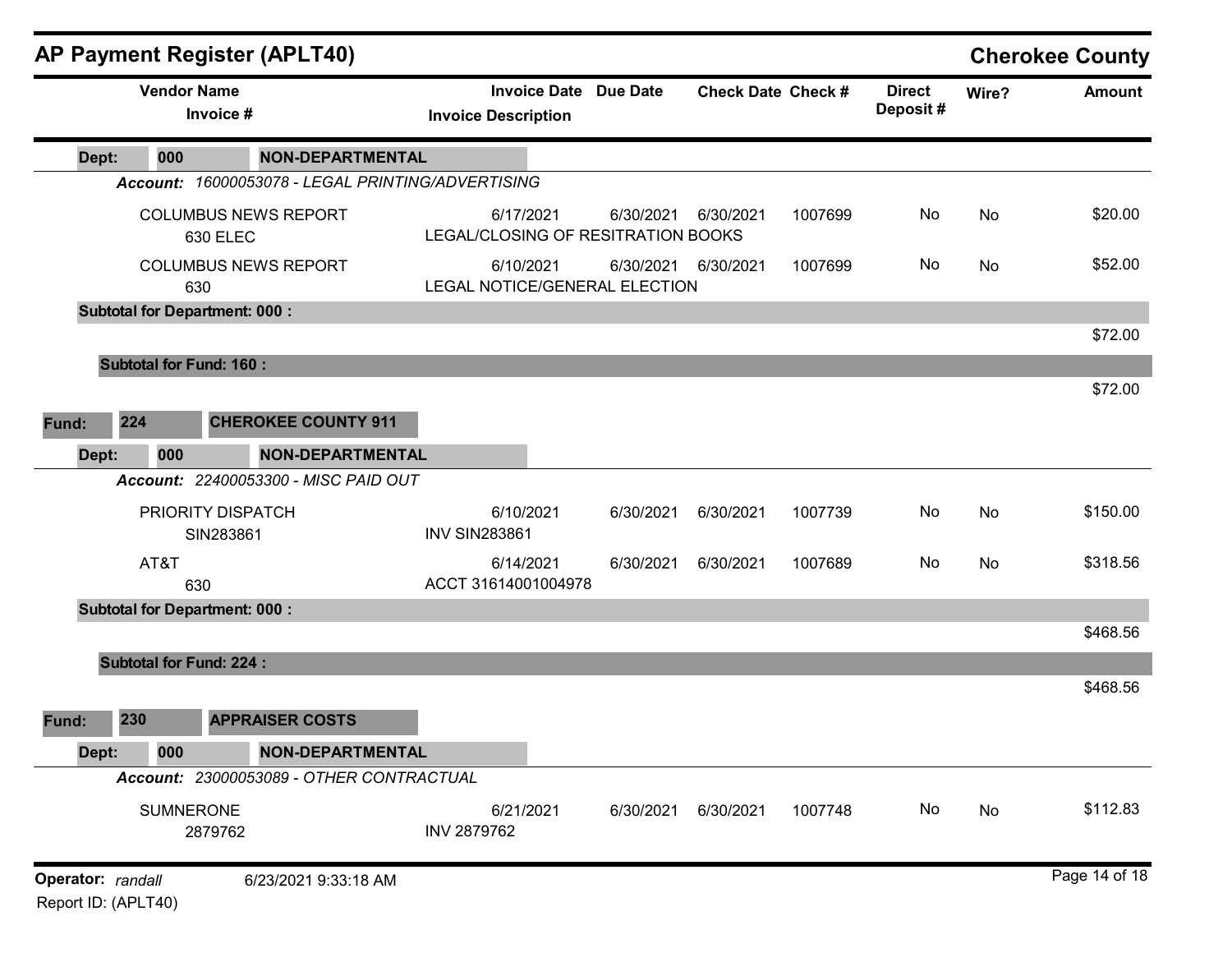|       |       |                                | <b>AP Payment Register (APLT40)</b>                                 |                            |           |                                                  |                           |         |                           |           | <b>Cherokee County</b> |
|-------|-------|--------------------------------|---------------------------------------------------------------------|----------------------------|-----------|--------------------------------------------------|---------------------------|---------|---------------------------|-----------|------------------------|
|       |       | <b>Vendor Name</b>             | Invoice #                                                           | <b>Invoice Description</b> |           | <b>Invoice Date Due Date</b>                     | <b>Check Date Check #</b> |         | <b>Direct</b><br>Deposit# | Wire?     | <b>Amount</b>          |
|       |       |                                | <b>Subtotal for Department: 000:</b>                                |                            |           |                                                  |                           |         |                           |           |                        |
|       |       | <b>Subtotal for Fund: 230:</b> |                                                                     |                            |           |                                                  |                           |         |                           |           | \$112.83               |
|       |       |                                |                                                                     |                            |           |                                                  |                           |         |                           |           | \$112.83               |
| Fund: | 260   |                                | <b>EMPLOYEE BENEFITS</b>                                            |                            |           |                                                  |                           |         |                           |           |                        |
|       | Dept: | 000                            | <b>NON-DEPARTMENTAL</b>                                             |                            |           |                                                  |                           |         |                           |           |                        |
|       |       |                                | Account: 26000053005 - EMPLOYEE BENEFITS                            |                            |           |                                                  |                           |         |                           |           |                        |
|       |       | 7769                           | MARQUEE HEALTH LLC                                                  | <b>INV 7769</b>            | 6/17/2021 | 6/30/2021                                        | 6/30/2021                 | 1007723 | No                        | <b>No</b> | \$118.00               |
|       |       | 7685                           | MARQUEE HEALTH LLC                                                  | <b>IN V7685</b>            | 6/10/2021 | 6/30/2021                                        | 6/30/2021                 | 1007723 | No                        | No        | \$320.00               |
|       |       |                                | Account: 26000053215 - MERITAIN HEALTH                              |                            |           |                                                  |                           |         |                           |           |                        |
|       |       | 630                            | <b>MERITAIN HEALTH</b>                                              |                            | 6/18/2021 | 6/30/2021<br>GROUP 02438, CHEROKEE CO, JULY 2021 | 6/30/2021                 | 1007728 | No.                       | <b>No</b> | \$39,129.28            |
|       |       |                                | <b>Subtotal for Department: 000:</b>                                |                            |           |                                                  |                           |         |                           |           |                        |
|       |       |                                |                                                                     |                            |           |                                                  |                           |         |                           |           | \$39,567.28            |
|       |       | <b>Subtotal for Fund: 260:</b> |                                                                     |                            |           |                                                  |                           |         |                           |           |                        |
|       | 300   |                                | <b>SERVICE FOR ELDERLY</b>                                          |                            |           |                                                  |                           |         |                           |           | \$39,567.28            |
| Fund: |       |                                |                                                                     |                            |           |                                                  |                           |         |                           |           |                        |
|       | Dept: | 000                            | <b>NON-DEPARTMENTAL</b><br>Account: 30000053089 - OTHER CONTRACTUAL |                            |           |                                                  |                           |         |                           |           |                        |
|       |       |                                |                                                                     |                            |           |                                                  |                           |         |                           |           |                        |
|       |       | 630                            | SEK-AREA AGENCY ON AGING INC                                        |                            | 6/14/2021 | 6/30/2021<br>MATCH FUNDS/AGING PROGRAMS          | 6/30/2021                 | 1007743 | No                        | No        | \$32,443.00            |
|       |       |                                | <b>Subtotal for Department: 000:</b>                                |                            |           |                                                  |                           |         |                           |           |                        |
|       |       |                                |                                                                     |                            |           |                                                  |                           |         |                           |           | \$32,443.00            |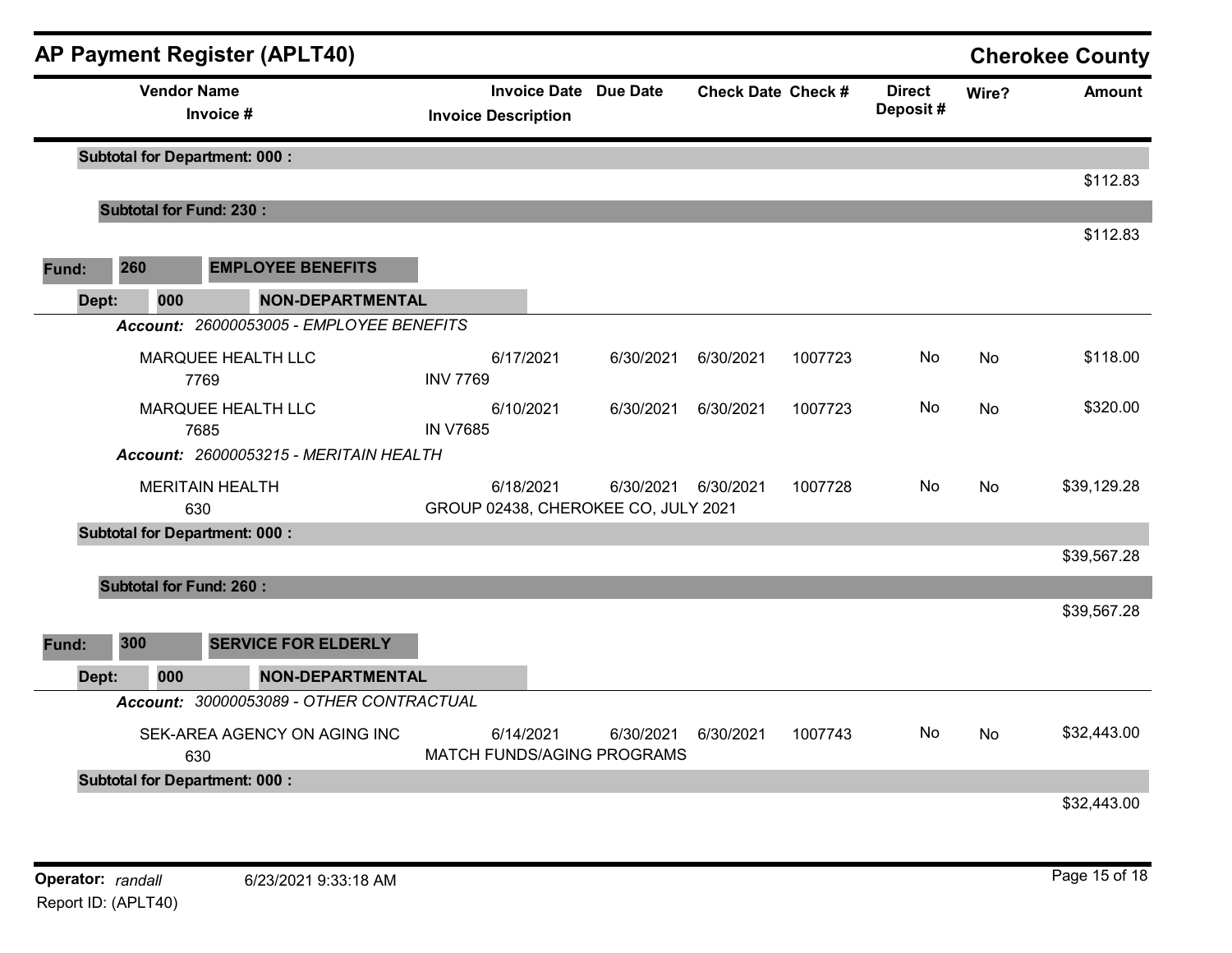|       |                                | <b>AP Payment Register (APLT40)</b>      |                                                            |           |                           |         |                           |           | <b>Cherokee County</b> |
|-------|--------------------------------|------------------------------------------|------------------------------------------------------------|-----------|---------------------------|---------|---------------------------|-----------|------------------------|
|       | <b>Vendor Name</b>             | Invoice #                                | <b>Invoice Date Due Date</b><br><b>Invoice Description</b> |           | <b>Check Date Check #</b> |         | <b>Direct</b><br>Deposit# | Wire?     | <b>Amount</b>          |
|       | <b>Subtotal for Fund: 300:</b> |                                          |                                                            |           |                           |         |                           |           |                        |
|       |                                |                                          |                                                            |           |                           |         |                           |           | \$32,443.00            |
| Fund: | 330                            | <b>SEWER DISTRICT#1 OPER</b>             |                                                            |           |                           |         |                           |           |                        |
| Dept: | 000                            | <b>NON-DEPARTMENTAL</b>                  |                                                            |           |                           |         |                           |           |                        |
|       |                                | Account: 33000053089 - OTHER CONTRACTUAL |                                                            |           |                           |         |                           |           |                        |
|       |                                | <b>KEITH WATKINS</b><br><b>SEWER</b>     | 6/14/2021<br>OVERPAYMENT                                   | 6/30/2021 | 6/30/2021                 | 1007715 | No                        | <b>No</b> | \$31.00                |
|       | 1                              | <b>SHELLI DANIEL</b>                     | 6/21/2021<br>MILEAGE JAN TO JUNE                           | 6/30/2021 | 6/30/2021                 | 1007745 | No                        | No        | \$255.36               |
|       |                                | <b>Subtotal for Department: 000:</b>     |                                                            |           |                           |         |                           |           |                        |
|       |                                |                                          |                                                            |           |                           |         |                           |           | \$286.36               |
|       | <b>Subtotal for Fund: 330:</b> |                                          |                                                            |           |                           |         |                           |           |                        |
|       |                                |                                          |                                                            |           |                           |         |                           |           | \$286.36               |
| Fund: | 440                            | <b>SPECIAL ALCOHOL PROG</b>              |                                                            |           |                           |         |                           |           |                        |
| Dept: | 000                            | <b>NON-DEPARTMENTAL</b>                  |                                                            |           |                           |         |                           |           |                        |
|       |                                | Account: 44000053300 - MISC PAID OUT     |                                                            |           |                           |         |                           |           |                        |
|       |                                | SPRING RIVER WELLNESS CENTER<br>630      | 6/10/2021<br>ALCOHOL DISTRIBUTION                          | 6/30/2021 | 6/30/2021                 | 1007747 | No                        | <b>No</b> | \$2,746.30             |
|       |                                | <b>Subtotal for Department: 000:</b>     |                                                            |           |                           |         |                           |           |                        |
|       |                                |                                          |                                                            |           |                           |         |                           |           | \$2,746.30             |
|       | <b>Subtotal for Fund: 440:</b> |                                          |                                                            |           |                           |         |                           |           |                        |
|       |                                |                                          |                                                            |           |                           |         |                           |           | \$2,746.30             |
| Fund: | 460                            | <b>VIN</b>                               |                                                            |           |                           |         |                           |           |                        |
| Dept: | 000                            | <b>NON-DEPARTMENTAL</b>                  |                                                            |           |                           |         |                           |           |                        |
|       |                                | Account: 46000053300 - MISC PAID OUT     |                                                            |           |                           |         |                           |           |                        |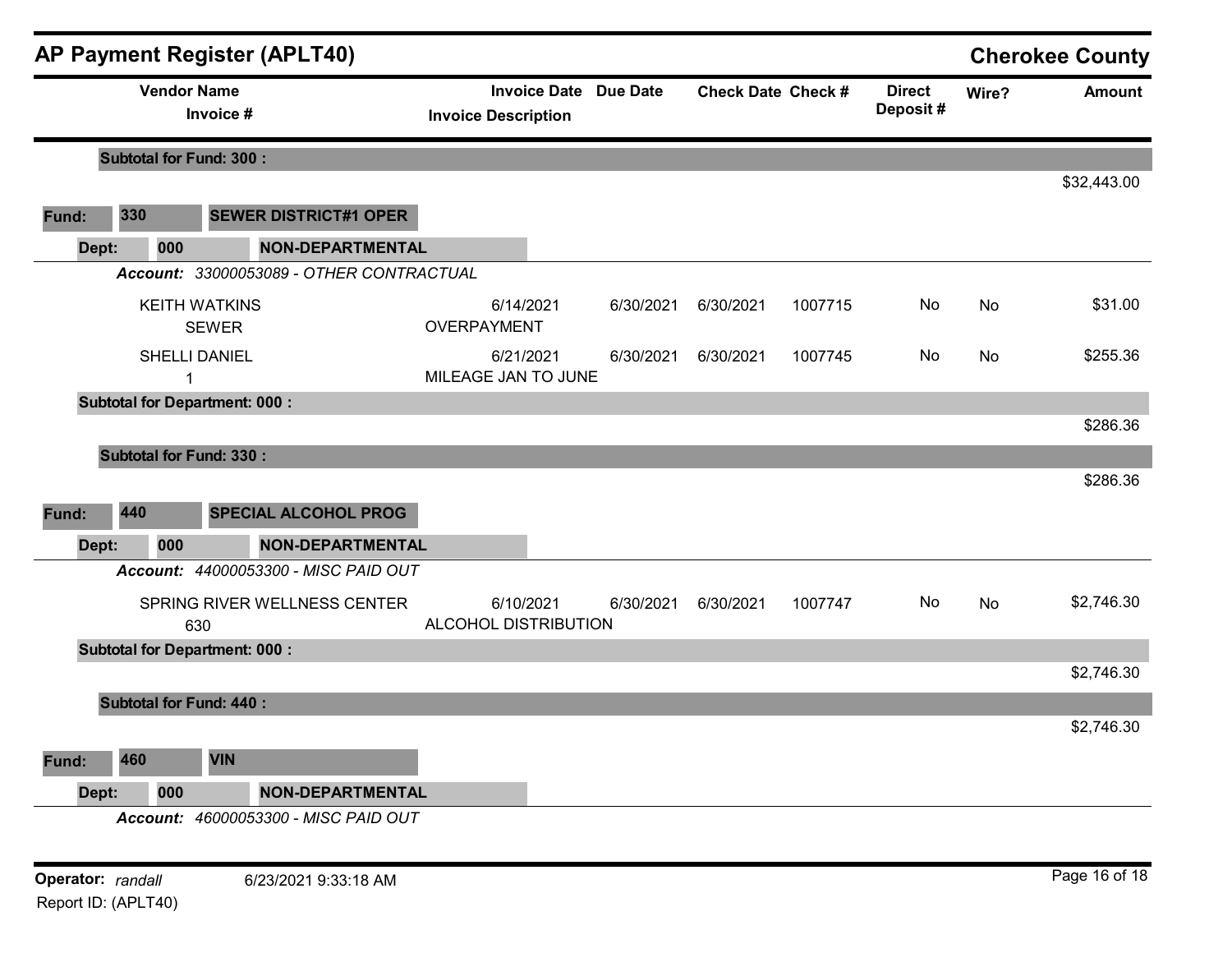| <b>AP Payment Register (APLT40)</b>  |                                                     |           |                           |         |                                          |       | <b>Cherokee County</b> |
|--------------------------------------|-----------------------------------------------------|-----------|---------------------------|---------|------------------------------------------|-------|------------------------|
| <b>Vendor Name</b><br>Invoice #      | Invoice Date Due Date<br><b>Invoice Description</b> |           | <b>Check Date Check #</b> |         | <b>Direct</b><br>Deposit#                | Wire? | Amount                 |
| N&F TRAINING SOLUTIONS, LLC<br>630   | 6/10/2021<br><b>REIMB/TRAVEL EXPENSE</b>            | 6/30/2021 | 6/30/2021                 | 1007733 | No                                       | No    | \$161.19               |
| <b>Subtotal for Department: 000:</b> |                                                     |           |                           |         |                                          |       |                        |
|                                      |                                                     |           |                           |         |                                          |       | \$161.19               |
| <b>Subtotal for Fund: 460:</b>       |                                                     |           |                           |         |                                          |       |                        |
|                                      |                                                     |           |                           |         |                                          |       | \$161.19               |
|                                      |                                                     |           |                           |         | <b>Total for Bank 1 Account 1120298:</b> |       | \$139,166.45           |
|                                      |                                                     |           |                           | *****   | <b>Total Invoices Paid:</b>              |       | \$139,166.45           |